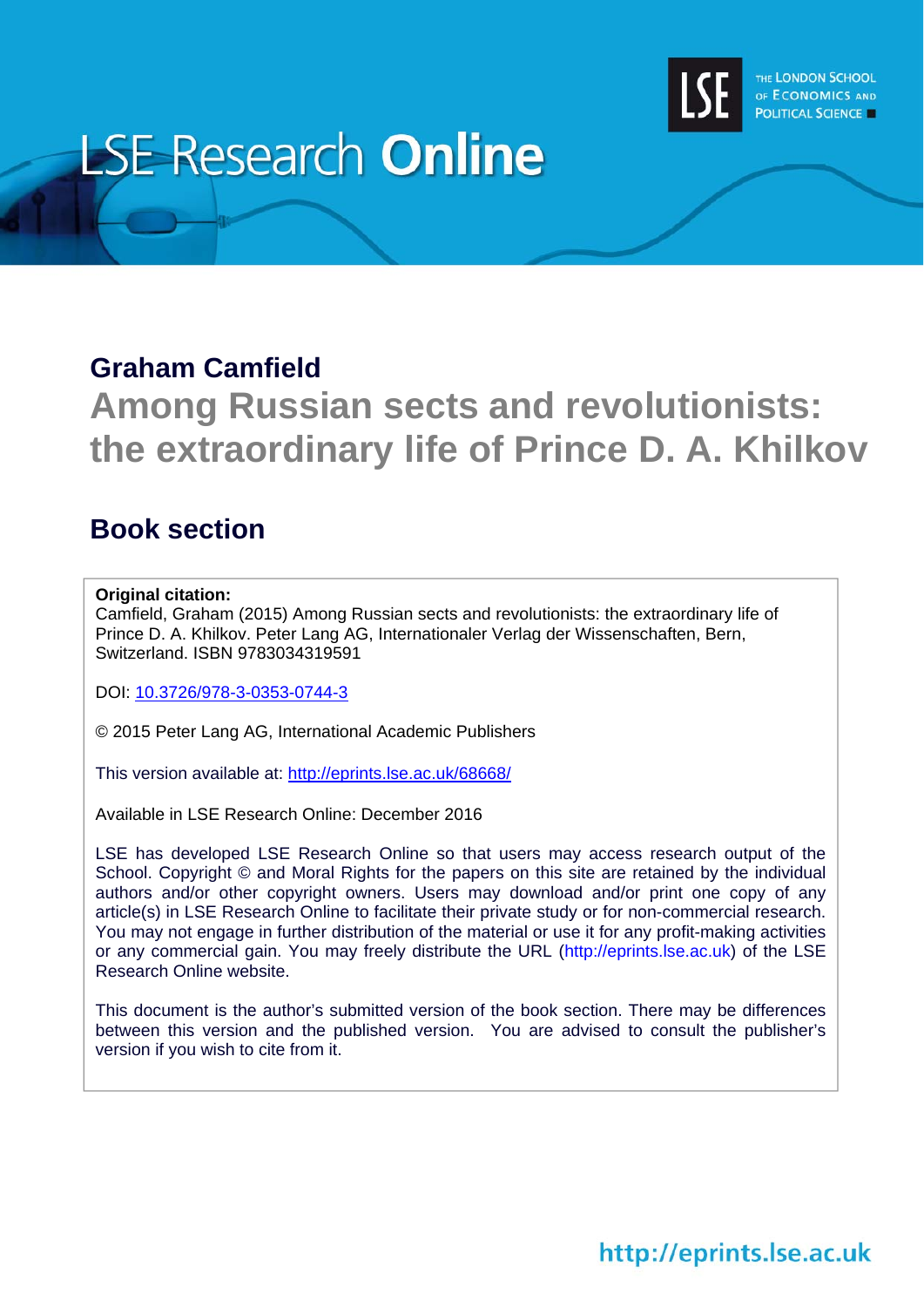The Khilkovs in Peace and War

On 19 March 1856 an imperial manifesto proclaimed to the Russian people the end of the Crimean War and recognised the pressing need to address the problem of serfdom. Tsar Alexander II had been on the throne for just a year and the prospect of peace and hopes of much needed reform gave cause for optimism among his subjects. It appeared to herald a relaxation of the former oppressive regime of Nicholas I, and hold promise of greater freedom for the people. It was at this significant moment in Russian history that Prince Dmitrii Aleksandrovich Khilkov was born in November 1857 to a life of wealth and privilege as a member of Russia's ruling elite. His formative years were to witness the consequences of emancipating the serfs on his own family estate, the return of war in 1877, and the assassination of Alexander II by a terrorist bomb in 1881.

The Khilkovs were numbered among the most ancient Russian noble families, who traced their line back to Rurik, founder of the Russian State, through the sixteenth century Prince, Ivan Khilok (Riapolovskii), from whom they derived their name.<sup>1</sup> Generations of Khilkov princes gave distinguished service to the Tsars, while their wives and daughters served as ladies in waiting at Court. A strong military tradition ran through the family. In the nineteenth century Stepan Aleksandrovich Khilkov (1786 – 1854) had distinguished himself in the war against Napoleon and held the highest rank of Lieutenant General in the Emperor's Own Life Guard Hussar Regiment. It was natural, therefore, that from an early age Dmitrii Aleksandrovich was marked out for a military career.

<sup>1.</sup> A. A. Zimin, *Formirovanie boiarskoi aristokratii v Rossii*, (Moscow: Nauka, 1988), 41.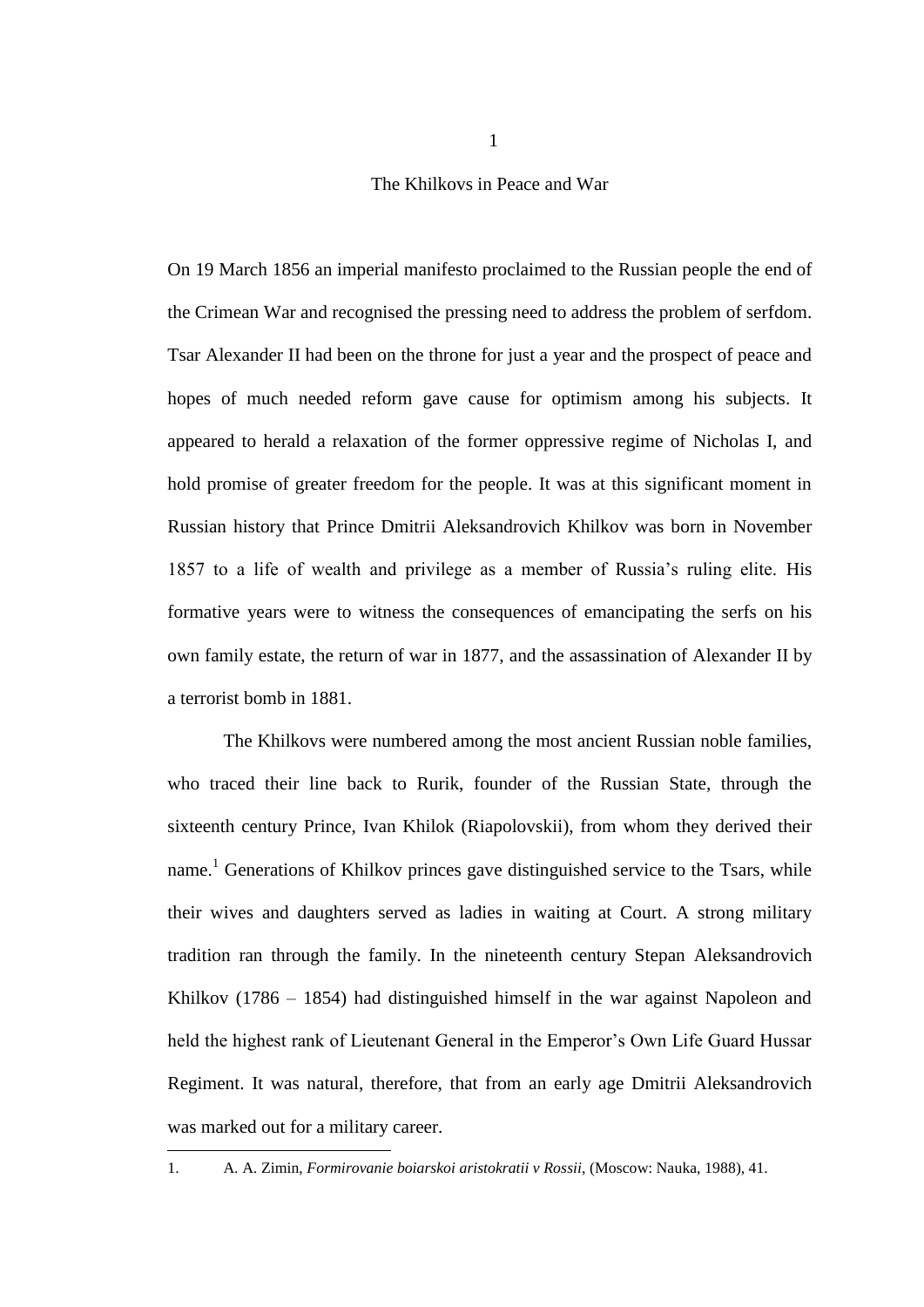Of his parents and his early years we know little. His father Aleksandr Dmitrievich (1834-88) was a Colonel of Hussars, who served with honour in the Crimean War, then went into retirement in 1861. His mother Iuliia Petrovna (née Dzhunkovskaia, 1837-1916) appears as a single minded Russian matron, who above all prized the honour and position attached to the ancient name of Khilkov. Her own family, the Dzhunkovskiis, were of more recent noble origin.<sup>2</sup> In the eighteenth century they were priests and a strong thread of piety appears to run through the family. Iulia Petrovna's uncle, Stepan Stepanovich (1821-70), had converted to Catholicism abroad, entered the Jesuit order and conducted missionary work among the Eskimos and in Skandinavia. In the 1860's he left the order, renounced Catholicism and was accepted back into the Orthodox Church in 1866. Looking forward to the path taken by Dmitrii Aleksandrovich, there is, perhaps, a foreshadowing here of his own unusual spiritual journey.

Dmitrii Aleksandrovich, born on 13 November 1857, was their first child. A second son, Alexander, was born two years later, but sadly did not live beyond his late teens. There is a suggestion, albeit from a critical source, that he committed suicide and that the Khilkov home was far from happy.

The conditions of family life in which he (Dmitrii) grew up in childhood were not at all favourable for the correct development of his moral-religious understanding (in the Prince's own words, throughout the whole of his childhood he saw only one decent person close to him - the coach driver Emelian), - and (it was) these very circumstances which marked the beginning of that path by which Prince D.A. Khilkov also came to blind enthusiasm for

<sup>2.</sup> From Stepan Kondratievich Dzhunkovskii (beginning of the 18th century). The family held property in Poltava and Kharkov. The estate at Pavlovki was Dzhunkovskii property.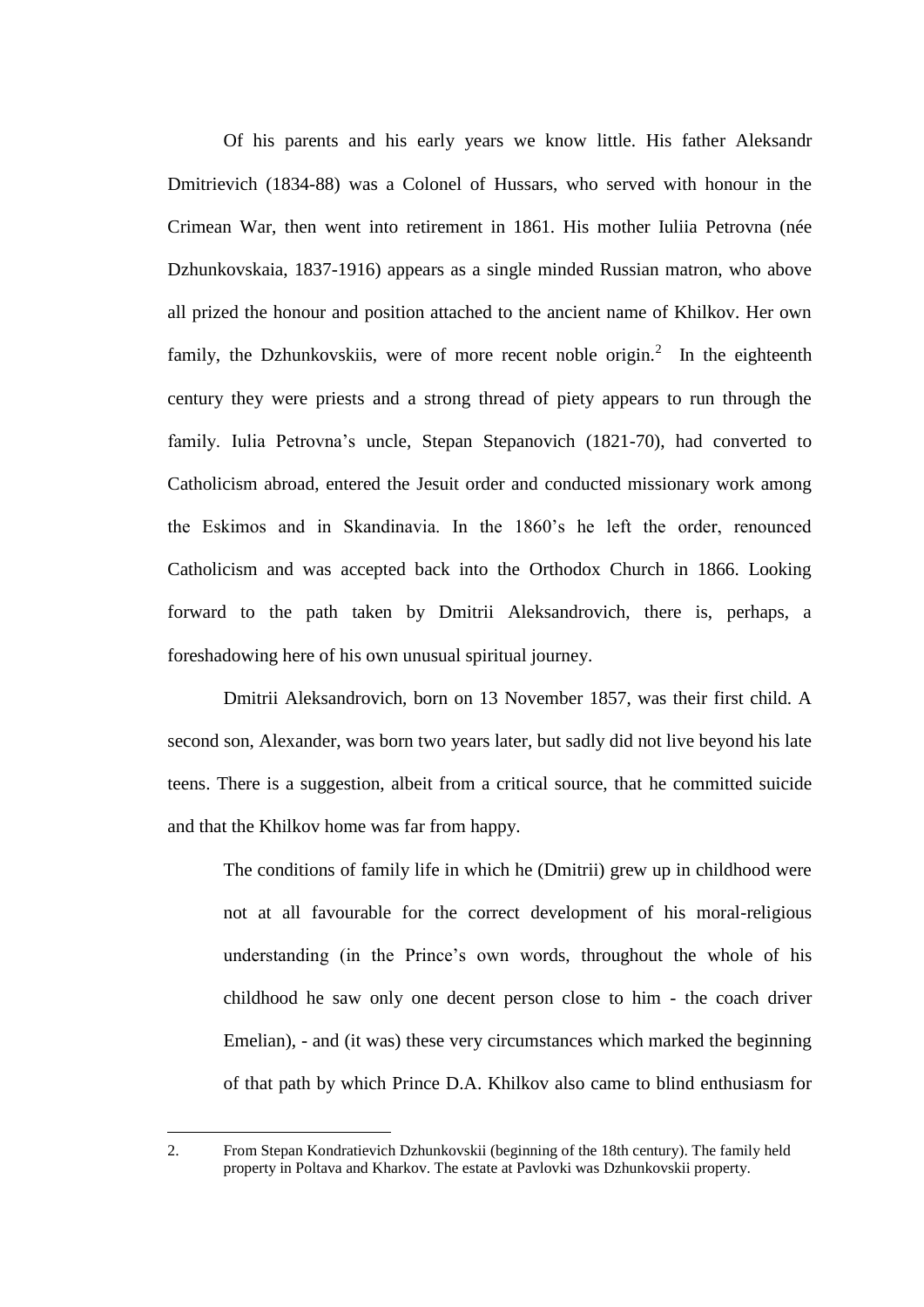the views of Count L.N. Tolstoi, and his brother - to suicide in his youth.<sup>3</sup>

The author of these remarks, Archpriest T. I. Butkevich was a dedicated opponent of Tolstoyism, and his article, based on a visit to Khilkov in 1890, was published at the height of the Orthodox campaign against Tolstoi and his teaching in 1897. He wrote of course to undermine Khilkov's reputation, but there was some truth in his description of the family. Much later, in 1914, the priest Iakov Prikhodin, who had befriended Dmitrii Aleksandrovich in his latter years, also wrote of his 'disorderly upbringing'. His father, Aleksandr Dmitrievich, had been a distinguished and exemplary officer, but it appears that in retirement he fell in with a circle 'who had a harmful influence on him, as a consequence of which there was disorder in his family life'.<sup>4</sup> Here was a family scandal that was barely mentioned, suggesting marital breakdown, separation, and another, illegitimate, family. Some further evidence comes from a letter of Countess Tolstaia to her husband in April 1887. From a conversation with Khilkov's aunt she had learnt that he had taken in his 'dissolute and drunken father' with his 'awful brood', who had all moved into his farm, which was close to where his mother lived.<sup>5</sup> His health must have been failing at this stage as he died at the beginning of January 1888.

Dmitrii, or 'Dima', was his mother's favourite. Many years later she would recall with pride how, during a visit to Italy, the Queen of Greece (formerly Grand Princess Ol'ga Nikolaevna of Russia) had been so charmed by the small boy with golden curls that she took him into her own carriage.<sup>6</sup> At the beginning of 1866 her

<sup>3.</sup> T. I. Butkevich, 'V gostiakh u intelligentnogo tolstovtsa', *Sankt- Peterburgskii Dukhovnii Vestnik*, 43 Oct./Nov. (1897), 846-74.

<sup>4.</sup> O. N. Naumov and B. M. Khilkov, *Istoriia roda kniazei Khilkovykh* (Ekaterinburg: Ural'skoe, 2008), 143.

<sup>5.</sup> S. A. Tolstaia, *Pis'ma k L. N. Tolstomu* (Moskva: Academiia, 1936), 393.

<sup>6.</sup> D. A. Khilkov, 'Zapiski D. A. Khilkova', *Svobodnoe slovo*, 1 (1898), 153. Hereafter *Zapiski*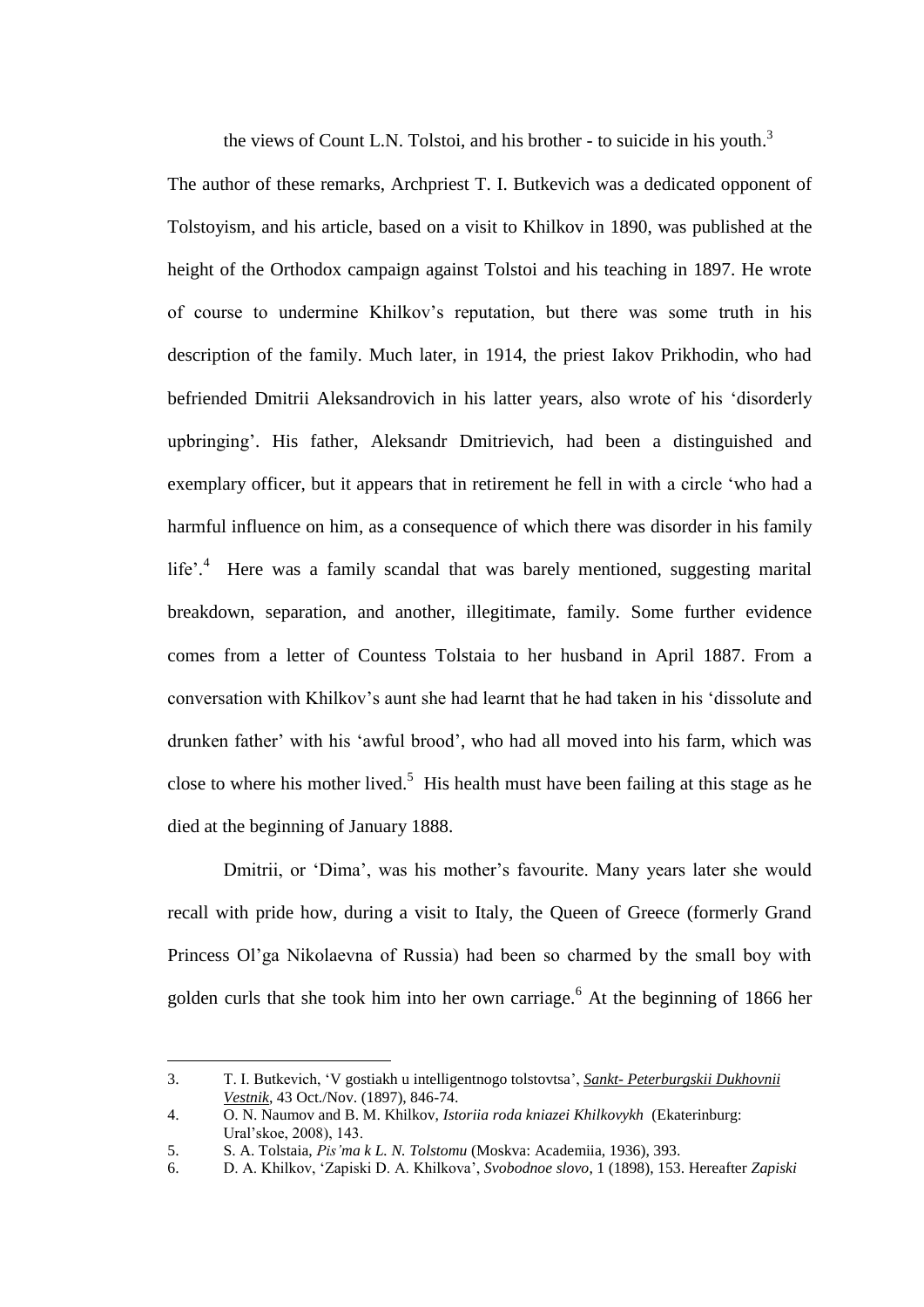ambition for Dima took a first step forward when, shortly after his eighth birthday, his name was entered for a place in the Imperial Corps of Pages, an elite school, whose pupils were drawn exclusively from families of the highest rank.

At the age of twelve, in June 1870, Dmitrii took his place among the 150 pupils of the Corps. Organised into four junior (general) classes and two senior (special) classes, the emphasis was on military training and preparation for high command or state service. Nevertheless, following reforms in the late 1860's the Corps at this time could also boast a broad even liberal education, probably the finest in the Empire. M. M. Osorgin, a pupil during the late seventies recalled that the teaching 'was simply brilliant. The majority of the professors were outstanding'.<sup>7</sup> In the final year the first sixteen pupils were nominated Pages of the Chamber and were attached to the personal service of members of the Imperial family, requiring frequent attendance at Court functions. This honour fell to Dmitrii Aleksandrovich in 1874 (aged sixteen), an indication of his high ability. Indeed in the final examination of the Corps he took sixth place and on graduation received a commission as cornet in the Hussar regiment of the Imperial Life Guards, his father's old regiment, stationed at Tsarskoe Selo. On entering the regiment in August 1875, promotion followed swiftly. Within three months he was promoted from cornet to lieutenant and the following year, in September, was appointed commander of the fourth squadron and given other responsibilities. He became head of a school for soldiers' children and clerk to the regimental court. The latter he soon gave up and spent six months as quartermaster, while continuing with the school.

From the few accounts we have of this period of his life it is clear that the

<sup>7.</sup> D. C. B. Lieven, *Russia's Rulers Under the Old Regime*, (New Haven: Yale University Press, 1989), 100.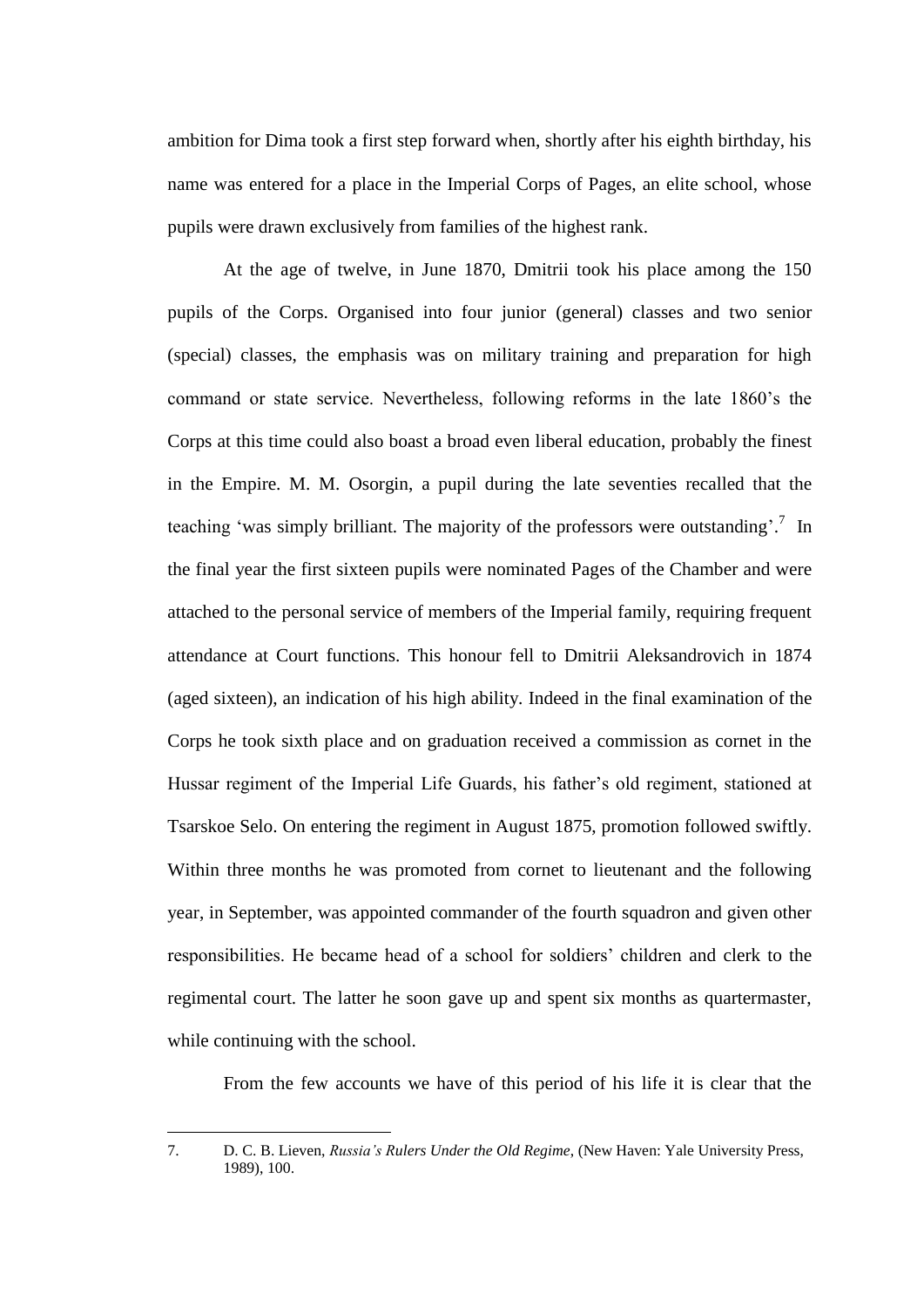young Dmitrii was a devout Orthodox Christian. According to Pankratov, 'he came to love divine service, served as a sacristan in the Corps Church, he frequented the churches of St Petersburg and sought after splendour and dignity'.<sup>8</sup> In later life he looked back with great pleasure to his time as sacristan, looking after the holy objects of the church and preparing them for divine service, never missing a service. He was an exemplary young officer, writes Novoselov, 'distinguished by his refinement, piety, talent, and marvellous elegance of manners, and a fine gift of speaking. It was widely said of him that 'he has the remarkable ability to be liked by all'.

At that time, at the beginning of 1877, attention in Russia was becoming focused on events in the Balkans, where fellow Slavs had risen against their Turkish rulers and were suffering terrible reprisals. The Tsar's declaration of war on Turkey in April was followed by a wave of popular support for a holy crusade to liberate their Orthodox brethren. Along with countless others the Khilkov family were caught up in the general enthusiasm. Both Alexandr Dmitrievich and Iuliia Petrovna (as a Sister of Mercy) volunteered and departed for the Balkan front. As a conscientious and dedicated young officer Dmitrii wanted to practice what he had been trained for. To his dismay his regiment was not among those called to active service. Disillusioned with the off duty life of an officer and determined to go to war, he sought with some difficulty a transfer to the Caucasian front. Finally on 30 May 1877 Imperial permission was granted for him to join the Kuban Cossack regiment under the command of the Commander in Chief of the Caucasian Army, Grand Prince Mikhail Nikolaevich, brother of the Tsar.

There is a more colourful account, related by Vladimir Bonch-Bruevich, of

<sup>8.</sup> A. S. Pankratov, *Ishchushchie Boga:ocherki sovremennykh religioznykh iskami i nastroenii*, 2, (Moscow: A. A. Levenson, 1911), 89.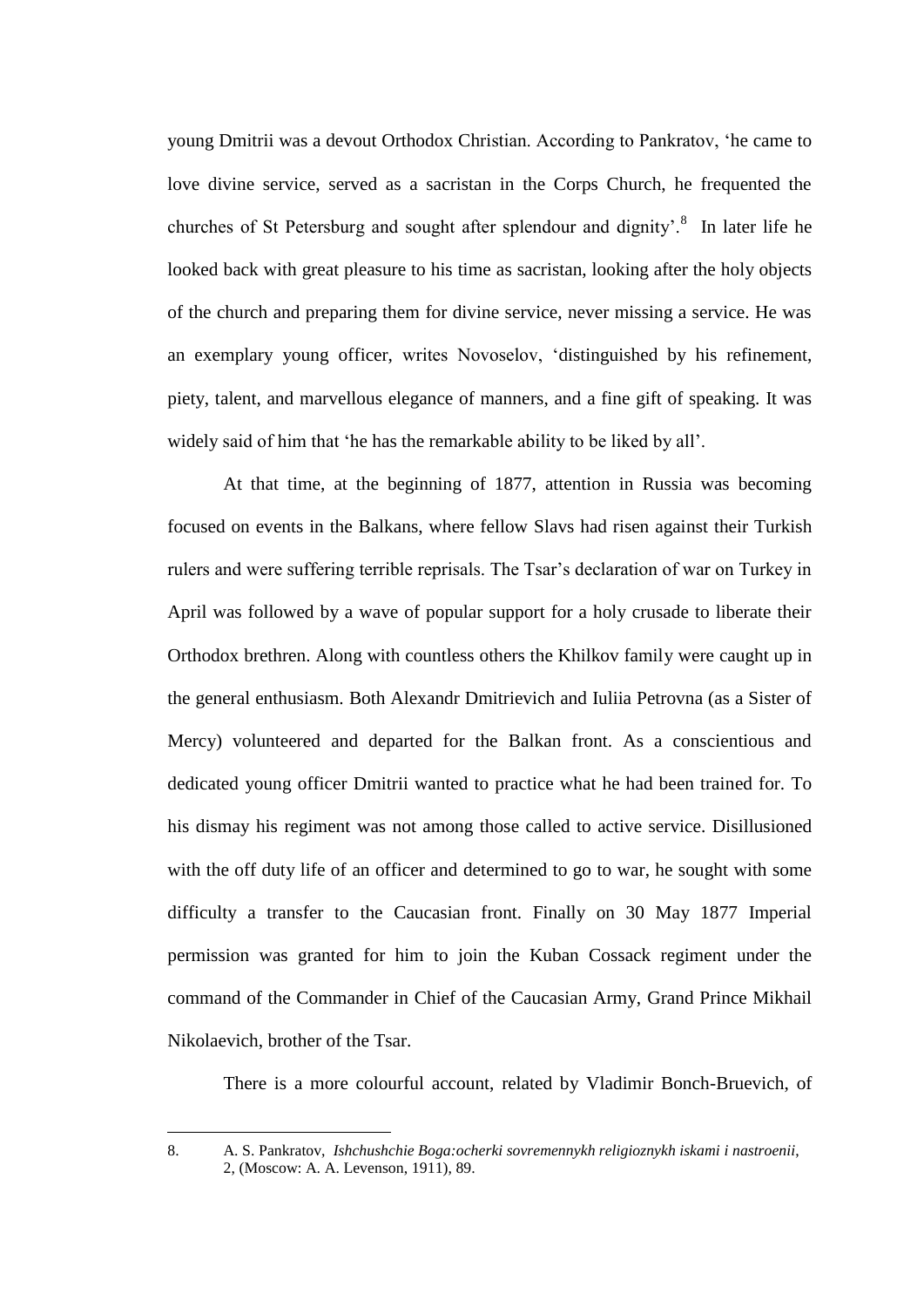Khilkov's decision to enter the war. Bonch-Bruevich wrote a lengthy obituary for Dmitrii Aleksandrovich in 1914 in the left-wing newspaper *Kievskaia mysl*', which drew on conversations during the period of their friendship in Switzerland in the early 1900s. The picture he paints is of a young man, who, for all his excellent qualities, enjoyed the sometimes boisterous life of an officer in St Petersburg. In a story that could be straight from the pages of a romantic novel he tells how Dmitrii, who was after all only nineteen years old, had become smitten with a gypsy girl and was intent on marrying her. His plan, however, was frustrated by lack of means for a dowry and the girl's reluctance to leave her people. Utterly dejected he saw the war as an opportunity to drown his sorrow and even to die for his lost love. Before he left made a final visit to the gypsy encampment to say farewell. As he did so he was stopped by an old woman, who 'prophesied' that to be safe in battle he should always be mounted on a white horse; if he should dismount, he would perish.<sup>9</sup> With details that are absent from Khilkov's autobiographical *Zapiski*, Bonch-Bruevich makes much of the influence of this gypsy encounter on Dmitrii Aleksandrovich's attitude and subsequent behaviour in battle. As we shall see, he attributes this to a mystical vein in Khilkov's character, which was observed also by Pankratov, but which was totally at odds with the rational portrayal in the *Zapiski*, edited by the 'no-nonsense, Tolstoyan Vladimir Chertkov.

The Russian forces had crossed the frontier with Turkey on 12 April under the Supreme Command of Grand Prince Mikhail Nikolaevich and Major General M. T. Loris-Melikov. By early May the Russians had seized the key strongholds of Baiazet and Ardahan, and occupied a significant area of Turkish Armenia. Instead of following up their victory over the demoralised Turkish forces efforts were <u>—</u>

<sup>9.</sup> V. D. Bonch-Bruevich, 'Pamiati D. A. Khilkova', *Kievskaia Mysl*' (2 November 1914).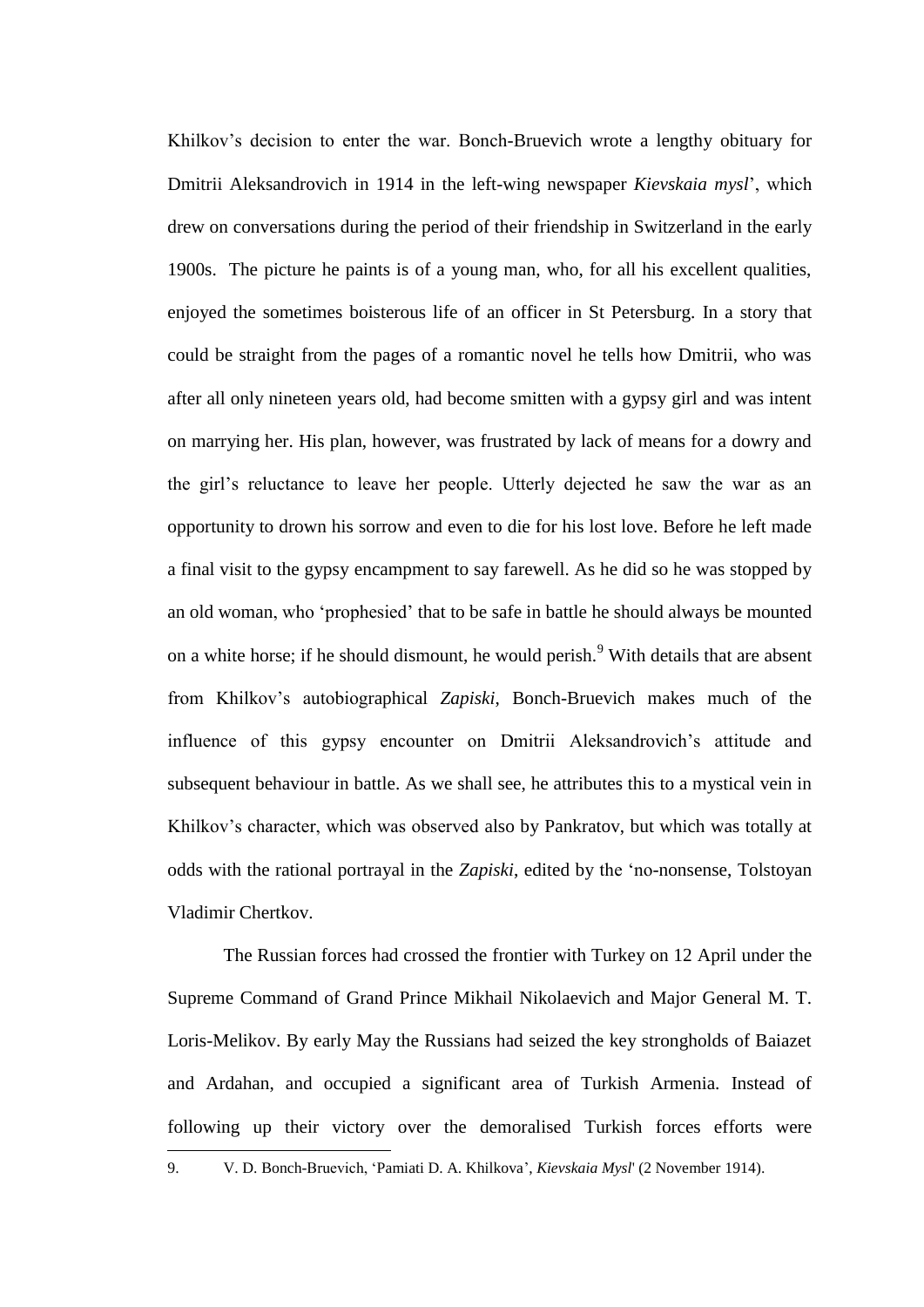concentrated on besieging the fortress of Kars. Given this respite the Turkish commander, Mukhtar Pasha, withdrew to Zevin, between Kars and Erzerum, to regroup and await reinforcements. At was at this point that Dmitrii Khilkov entered the war. At first, he writes, 'I saw only the ostentatious, beautiful side' of the war.<sup>10</sup> Soon, however, his initial idealism began to turn to disillusionment. Being on the staff of the detachment commander, Prince Chavchavadze, he was able to observe the campaign as a whole and became acquainted with the chief commanders.

In this situation, he writes, I was struck by something I had not in any way expected. The majority of these commanders thought only of themselves and gave no thought to ruining the whole operation or thousands of men, if by this they had some hope of harming another commander or receiving a decoration. I soon saw that in practice what was happening was the complete opposite of my expectations. I was disillusioned and began to pity the poor deceived soldiers, whom, indeed, they treated as cannon fodder. $^{11}$ 

The appalling waste of life and neglect of the men made him determined to protect the Cossacks under his command.

On 13 June Loris-Melikov mounted an attack on the Turkish position at Zevin, only to be repulsed with heavy losses. The Turks now took the advantage, forcing the Russians to lift the siege of Kars and retreat to the frontier. Only Ardahan and Baiazet remained in their possession. Meanwhile the Turks took and fortified the Avliar-Aladzha heights, a strong position commanding the approach to Kars. At the beginning of August the main body of the Russian forces, including Khilkov's detachment, were encamped at Kuriuk-Dere, with an advance section at

<sup>10.</sup> *Zapiski*, 79.

<sup>11.</sup> *Zapiski*, 80.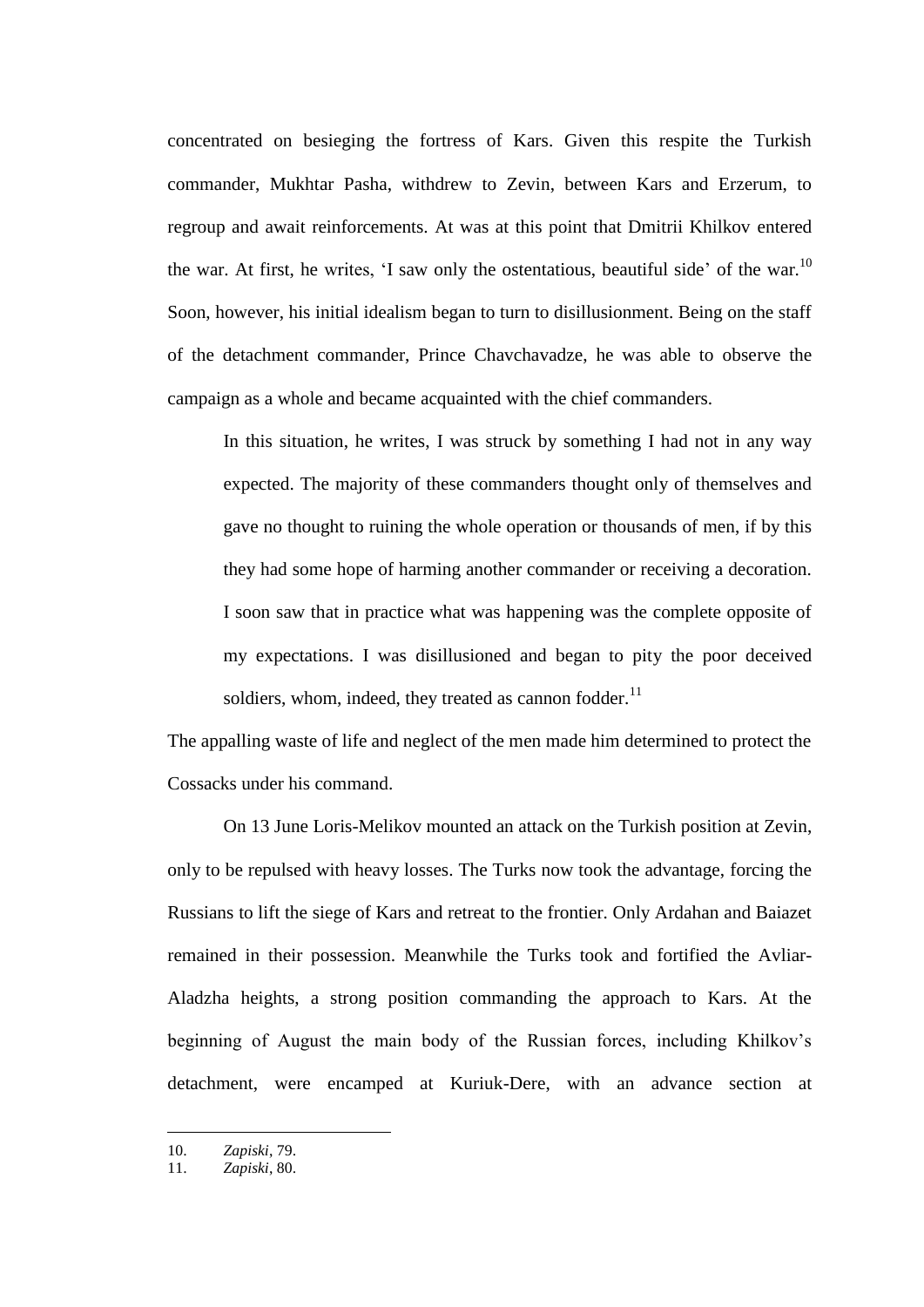Bashkadykliar. Khilkov at this time was in command of a special operations unit (*okhotnichiaia komanda*), involved in specific and usually dangerous missions, chiefly in the field of reconnaissance and spying. To form his unit Khilkov especially requested Cossacks who were under military discipline and otherwise destined for a correctional battalion.<sup>12</sup> From them he forged a successful unit, devoted to their commander. On one occasion he led them in a daring attempt to scale a dangerous cliff-face to take a Turkish fortress by surprise. 'Why should we not attack the fortress from this side?' he asked the men. 'Why indeed, your honour, where you go, we go also', they replied. As it happened the ascent had to be abandoned when the unit came under fire from the Russian artillery, mistaking them for Turks.

Among the men under Khilkov's command at this time was a Tatar named Zamat, who had a curious and colourful history. For many years, as an *abrek*, he had led resistance to the Russians in the Caucasus mountains. Following a voluntary surrender, he was exiled to Sakhalin, from whence he later escaped. On return to Russia he volunteered for the Turkish War and served with distinction, particularly at the siege of Kars. His true identity, however, was discovered, and Zamat was forced to flee and return to his former life in the mountains, where he was later murdered as he slept. His life reads like a Caucasian romance, but Khilkov would recall the Tatar's significant influence on his life at that time. For Zamat, it appears, was untypical of his race in that he had a horror of taking life $^{13}$ .

On the evening of 8 August Khilkov was ordered by Prince Chavchavadze<sup>14</sup>

<sup>12.</sup> 'Okhotnichii komandy', *Entsiklopedicheskii slovar'*, (St Peterburg: Brokgauz i Efron, 1897), 22a, 502.

<sup>13.</sup> Pankratov, *Ishchushchie Boga*, 92. Joseph James Neave, *Leaves from the Journal of Joseph James Neave* (London: Headley Bros, 1911), 146-9.

<sup>14.</sup> Prince Zakharii Gul'batovich Chavchavadze (1825-1905), from 1878 Commander of the 2<sup>nd</sup> Combined Caucasian Division.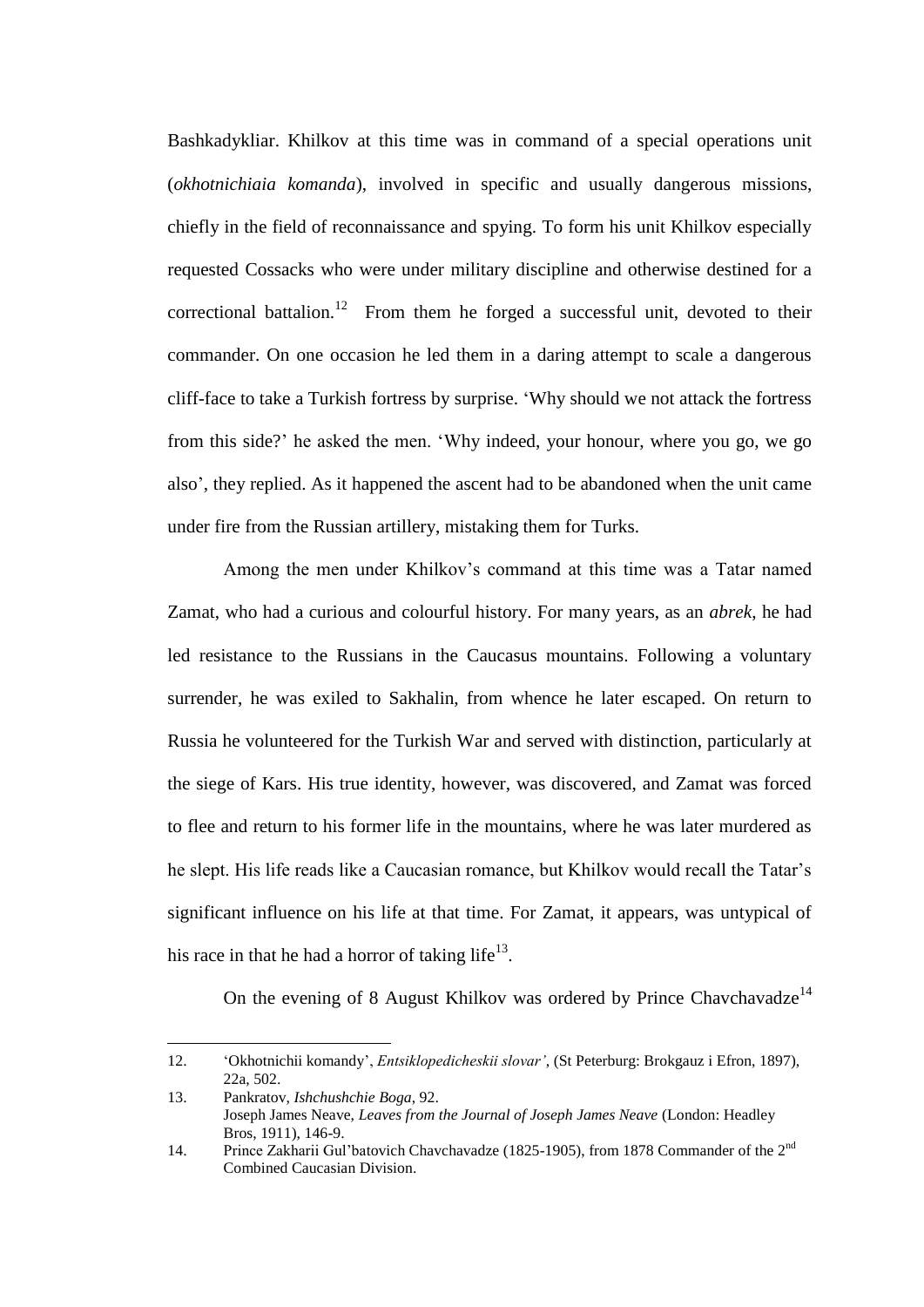to lead a night attack on the Turkish cavalry camp in front of the main enemy position on the Avliar-Aladzha heights. To Khilkov this was a foolhardy enterprise, which could not possibly influence the course of the war and would only endanger his men, who were likely to run into enemy troops on the way back. Chavchavadze, however, was not swayed by these arguments. With a troop of fifty men, among them Zamat, serving as an under officer, Dmitrii Aleksandrovich reached the camp to find the Turks asleep. The Tatar was reluctant to attack and kill sleeping men; Khilkov concurred and aimed to take them alive.<sup>15</sup> The startled Turks, however, naturally retaliated and in the confusion of the moment an event occurred which was to prove a turning point in the young officer's life. He writes:

We set off, reached the camp and found the Turks asleep. Here things began which are unpleasant for me to recall now, but at the time I gave them no thought. Having become separated from the Cossacks, I ran into two Turks. One of them thrust at me with a rifle. I thought he wanted to shoot me and I fired the revolver, which was in my hand, point blank at his head. He fell. As he fell he let go the bay horse, which he held by the reins. The other Turk fled. I rode after him shouting, 'The bay is mine'. The fleeing Turk was holding the reins of the bay. I wanted to take it  $[\,...]$ . <sup>16</sup>

On return with a prize of eleven horses and two Turkish officers, Khilkov and his men were congratulated by all. Something, however, troubled him. He felt at first that it was his failure to retrieve the bay horse, but that night the real source of his disquiet became clear.

I woke in the night and for the first time began to think of the Turk I had killed

<sup>15.</sup> John Bellows, *Letters and a Memoir* (London: K. Paul, Trench, Trübner, 1904), 219.

<sup>16.</sup> *Zapiski*, 81.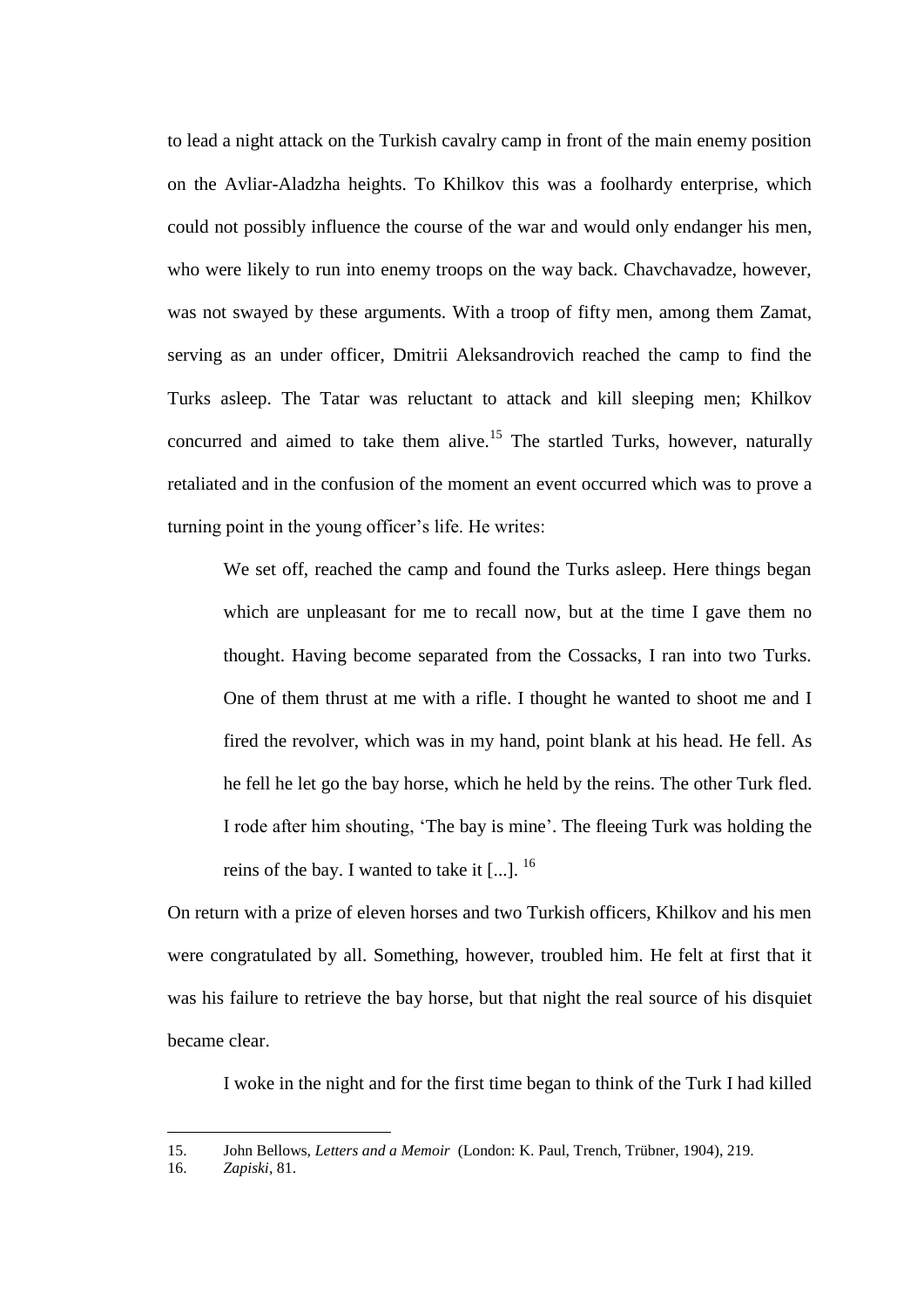and realised clearly that it was all because of him. I could sleep no longer, the Turk stood before me. Fortunately, I did not see his face, but his figure, - he was wearing a hood, and the hood stood up like a cone, - I remember to this  $day.<sup>17</sup>$ 

The following day the conviction grew that he could no longer stay in the detachment and that he must purge himself of the sin of murder. He therefore began to consider how best to approach his commanding officer, Grand Prince Mikhail, with a request to quit the detachment. For a professional soldier this was an odd reaction, but he had seen no purpose in the raid and he had killed a man for the sake of a few horses. He shared his dilemma with fellow officer, Prince Georgii Il'ich Orbeliani, with whom he shared a tent. Orbeliani at first took it for a joke, but seeing the seriousness of his intent, and to protect his comrade from shame informed Colonel P. P. Valuev, whom they both respected. Summoned to explain himself, the Colonel made it clear to Khilkov that he did not approve of such foolishness. For his part Dmitrii Aleksandrovich insisted that his sense of guilt was so great that he had to fast and make confession. The Colonel was not impressed, suggesting that perhaps fear was the real motive for wanting to quit. When Khilkov denied this, Valuev gave the following remarkable advice:

Stay in the detachment, go where you are sent, only don't kill; you see no one has ordered you to kill. Forget that you have a weapon, and the next time a Turk aims straight at you, keep still and do not defend yourself. If you are killed, you will in this way also atone for your sin of murder; but most important, you will no doubt discover to what extent you cannot kill.<sup>18</sup>

<sup>17.</sup> Ibid.

<sup>18.</sup> Ibid., 82-3.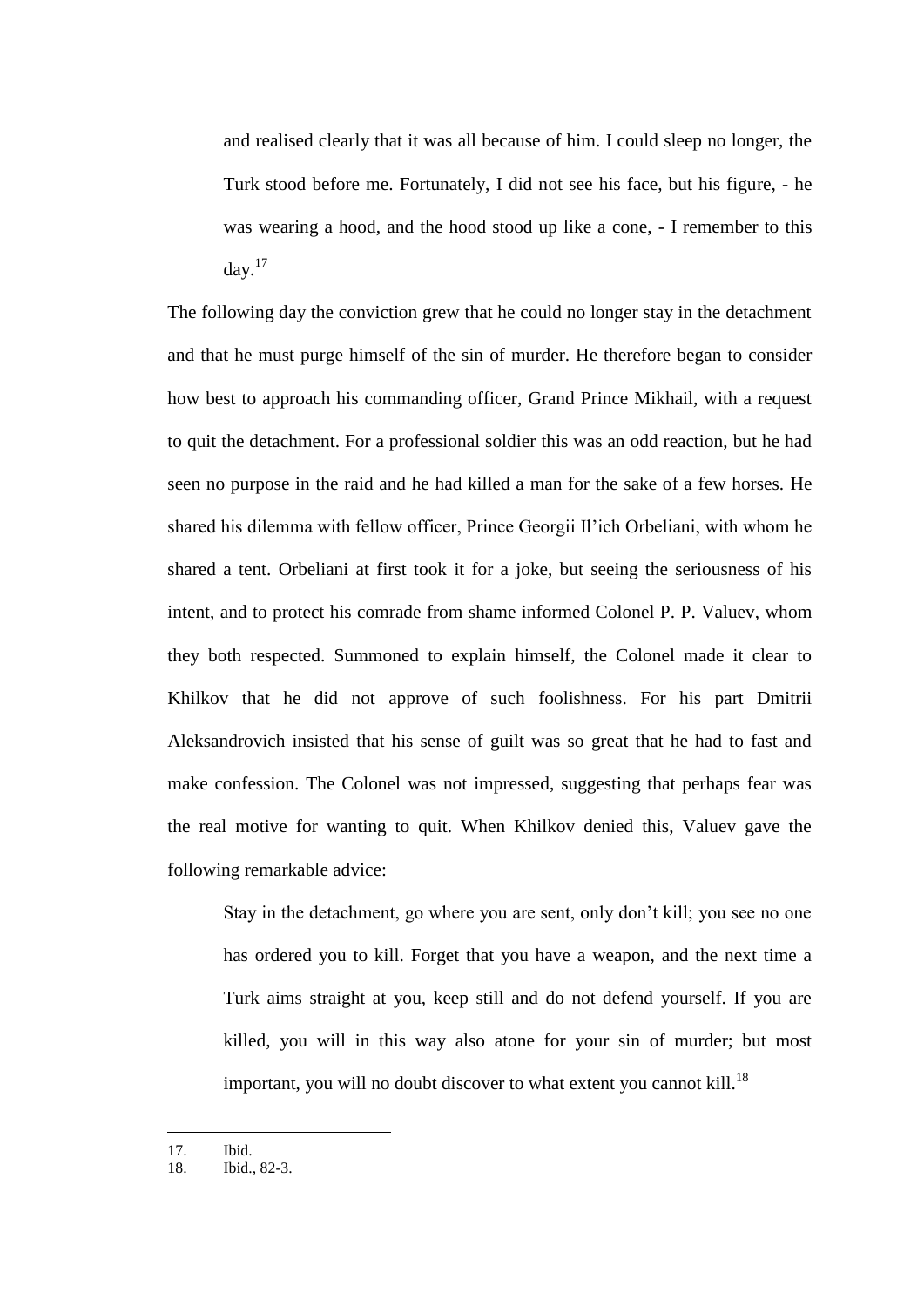To the young Khilkov this advice, cynical as it may have been, seemed quite fair. Subsequently, on more than one occasion he was able to put it to the test. About this time, however, he went down with dysentery, which became progressively worse until he collapsed and was taken into the hospital at Aleksandropol around 10 September.

During the second half of August the Turks, in a surprise attack, had overrun the Russian advance position at Bashkadykliar and occupied the strategically important heights of Kizil Tepe. The Russians counter attacked, but failed to retake the heights. From the end of August through September there was a lull in the fighting while both sides maintained defensive tactics. On 20 September the Russians, now reinforced, began an assault on the Turkish positions. The fighting continued for several days. In the hospital at Aleksandropol Khilkov could hear the sound of cannon fire. Quietly discharging himself he rejoined his detachment, though still far from well.

Weakened by the Russian offensive the Turks took up new positions on the Avliar Aladzha heights. The Russians maintained the offensive and on 3 October joined battle with the forces of Mukhtar Pasha for possession of the heights. That day Khilkov's detachment was in reserve. Unable to observe the battle because the Turks had set fire to the plain, Khilkov and the others rode forward until they came in sight of Malye Iagny. On the summit of this mountain, at a height of around 2,000 metres, there was a Turkish position. All at once they noticed that the Turks were evacuating the stronghold. On reaching the summit Khilkov and his men found it deserted. It was beginning to get dark, but the Cossacks were keen to pursue the retreating Turks. Against his better judgement he consented and, catching up with the enemy, found himself in a dangerous situation in which his small band was out numbered. As he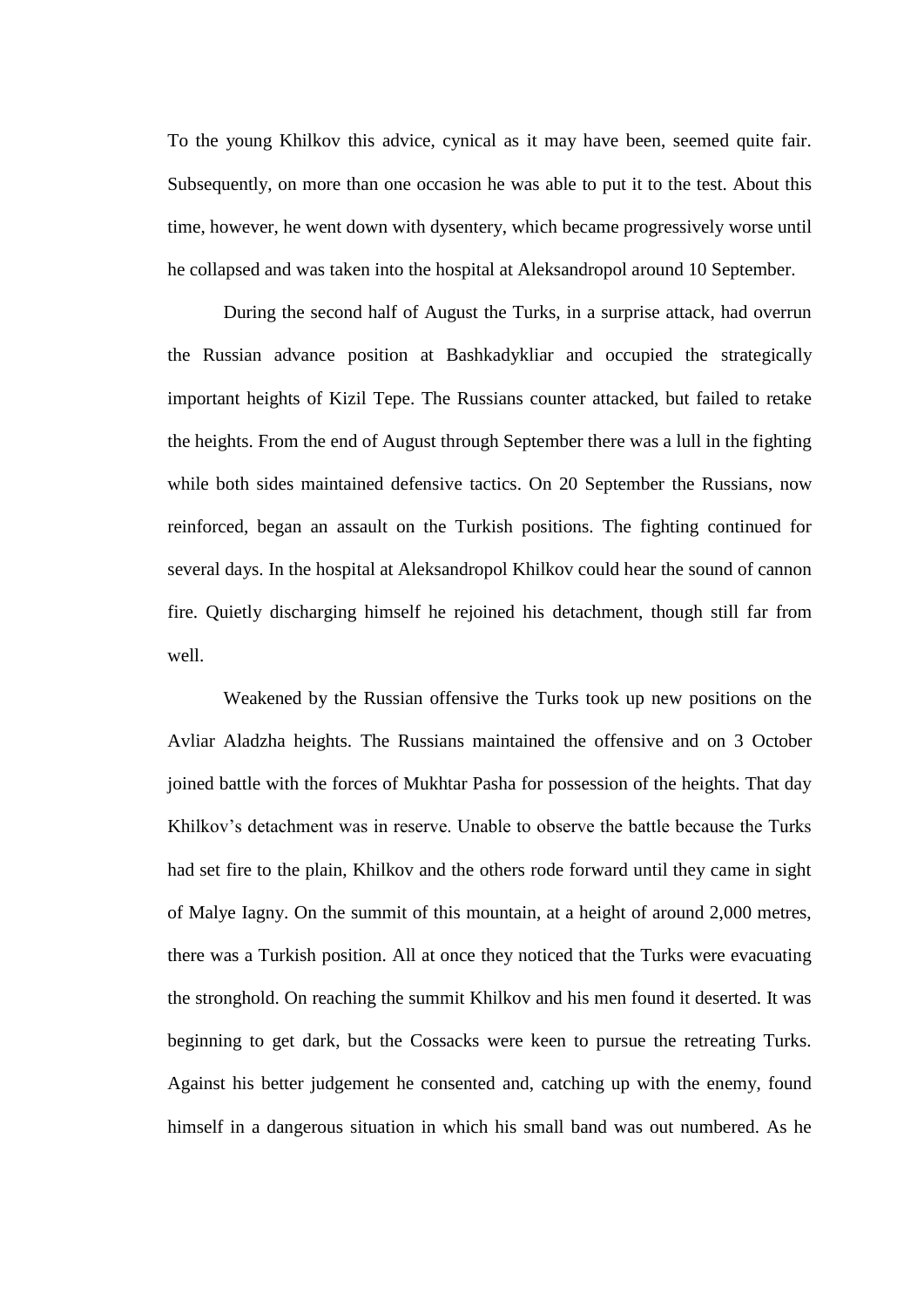urged the Turks to surrender he was shot at. The bullet passed under his left hand. His first thought was to kill the Turk, but as he drew his sabre he recalled Valuev's words and the dead Turk. He was struck by the thought that it was pointless to take another sin upon himself, when he stood in imminent danger of death. Shortly afterwards he was almost killed when a bullet just missed his ear. In that case the assailant did not escape, but was struck down by Khilkov's comrade Orbeliani.

The Russian victory at Avliar-Aladzha proved a turning point in the Caucasian campaign. Mukhtar Pasha's forces retreated in disarray to Erzerum. A Russian force under General Geiman marched on the city and began what proved to be a protracted and fruitless siege, while another force concentrated on Kars. Towards the end of October (beginning of November) Khilkov's unit volunteered to join a Cossack detachment under the command of Prince Ferdinand Witgenshtein, which was to join Geiman at Erzerum. Khilkov was still feeling weak from recurring bouts of dysentery. En route the detachment of about 800 men was attacked by a much larger Turkish force. Khilkov and his men were driven into the mountains, their ammunition all but spent. Pursued by the Turks they came upon a young Russian infantryman, completely dazed and bewildered. Hesitating for a moment Khilkov stopped to rescue the lad, at great personal risk under the constant enemy fire. Once again his actions were guided by Valuev's advice and the memory of the dead Turk. Although in mortal danger, he experienced an extraordinary inner peace.<sup>19</sup>

On 10 October the Russian forces commenced the siege of Kars. Within the fortress the Turks were well prepared for a long siege. Nearly a month later Russian troops successfully stormed the citadel in a surprise attack by night. During the time of the siege Khilkov was involved in a number of operations around Kars. One night

<sup>19.</sup> Ibid., 87.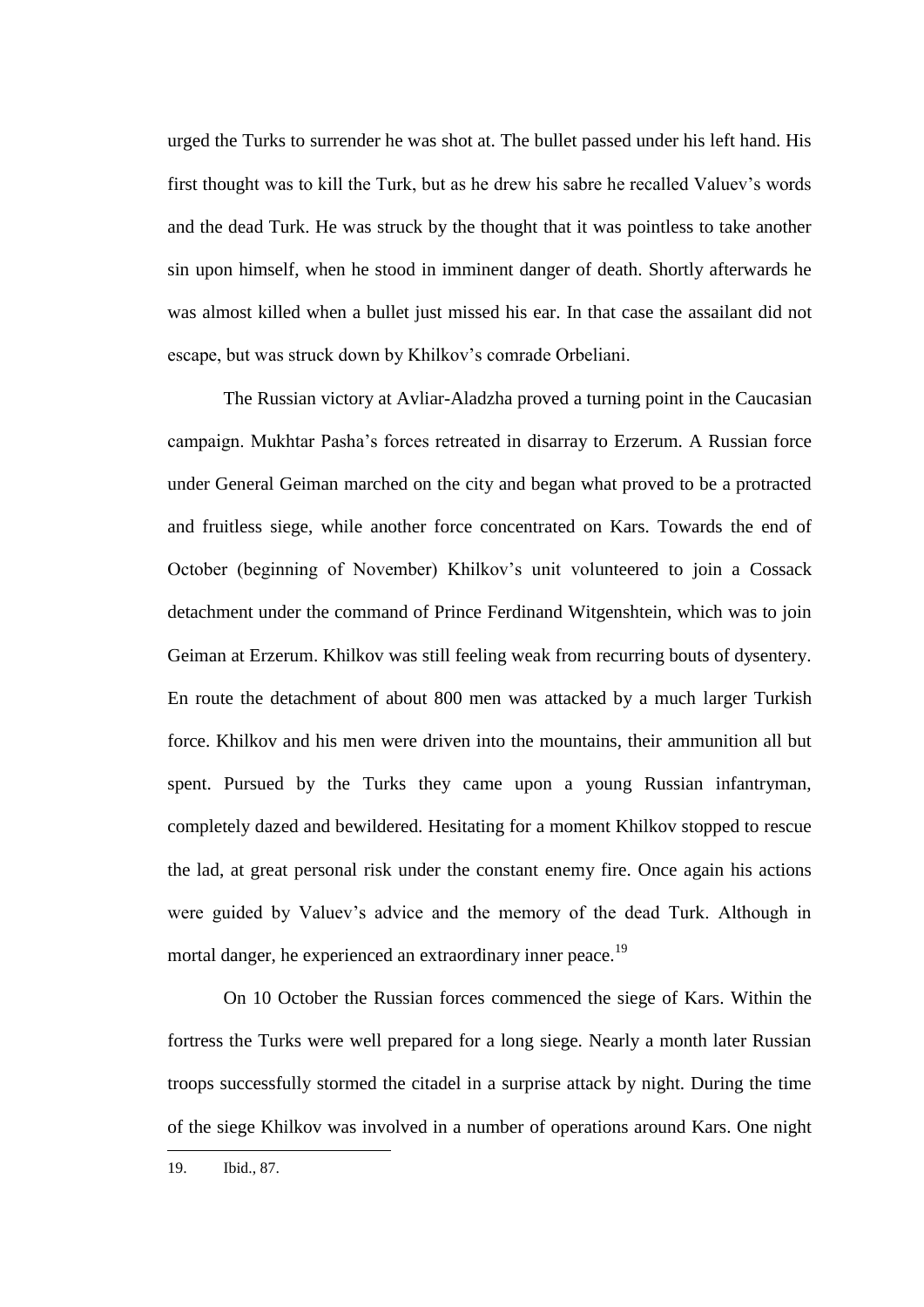he was ordered to take a force of around one hundred men across the river into a village below the fortress. It was suspected that the villagers were supplying the Turks with information about Russian positions. Khilkov and his men cleared the village, discovering at the same time several Turkish soldiers concealed there, one of whom was disguised as a Turkish beauty.<sup>20</sup>

By now the notion of nonviolence, initiated by Valuev's advice was becoming a guiding principle of Khilkov's life. An incident around Kars further influenced him in this direction:

He was leading his men in a charge of Cossack against Turkish cavalry. As the two forces approached one another, Khilkov saw, coming directly towards him, a Turkish officer with his sword raised. The moment of impact came; but the officers looked into each other's eyes and they passed without either bringing down his sword. On the side of the Turkish officer there may have been merely hesitation at the critical moment; but Khilkov said that the friendly look in the eyes of the Turk disarmed him, and he felt he could not kill him $^{21}$ 

From his own account as given in the *Zapiski* and also recounted to Bonch-Bruevich he survived many astonishing close encounters with death. His daring, some would say reckless, missions were invariably successful and sustained very few casualties among his men, who came to believe that he had a 'charmed' life. His undoubted courage was recognised by the award of several honours: the Order of St. Vladimir  $4^{\text{th}}$ degree with swords and ribbon, St. Anna 4<sup>th</sup> degree with inscription 'For valour', and St. Anna,  $3<sup>rd</sup>$  degree with swords and ribbon. By the end of the war he had risen with

21. Ibid.

<sup>20.</sup> James Mavor, *My Windows on the Street of the World*, 2 (London: Dent, 1923), 59.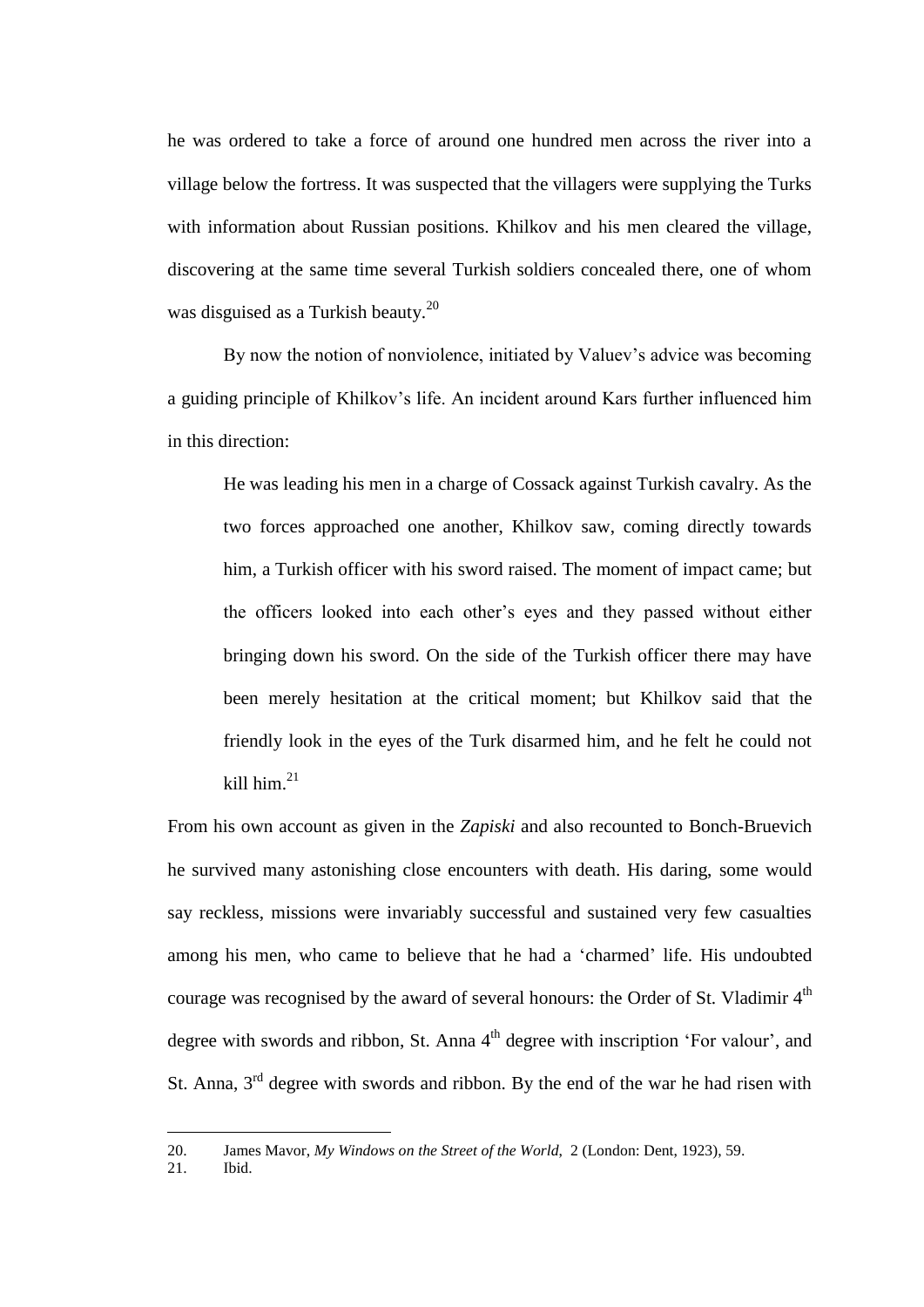distinction to the rank of Colonel at the mere age of twenty two. All this, according to Bonch-Bruevich's narrative, he firmly attributed to the gypsy prophecy.

Being of a somewhat mystical inclination, D. A. Khilkov, like many soldiers and sailors, who have been in great dangers, believed in and always gave heed to various omens, predictions, premonitions, fortune telling, and so on. He always attributed his successes in the Turkish war to the gypsy's fortune telling more than anything. When I was on the point of trying to raise an objection with him, pointing to the undoubtedly careful planning of all his military ventures, to the solidarity and unity of the detachment, to his application of new methods of manoeuvring and, finally, and to the outstanding courage of both himself, and of all those subordinate to him, he suddenly began to get angry, irritated, avert his eyes, he did not look me in the face, as though I could 'give him the evil eye' and fired off rapidly:

No, and no again, that is all nonsense! You would speak to me about 'courage'. No courage at all! It is all rubbish! Terror, so awful, bullets are whistling, you grasp your head involuntarily, you even shut your eyes, but you ride, you have no idea why…You think: Lord, if only I could get away quicker! - and here bang! Bang! Shrapnel! – it blows up, whirls around. Fear drains all strength from you! I'm done for, you think! Well, but then somehow you are even coming out of it! ... And it is all, of course, the gypsy woman: she foretold it.<sup>22</sup>

At the time of the final assault on Kars, Khilkov was on the staff of the General Officer Commanding and was able to observe the courage and determination of the Russian troops in their effort to take the citadel. The fall of Kars to the Russians on 6

22. Bonch-Bruevich, 'Pamiati D. A. Khilkova'.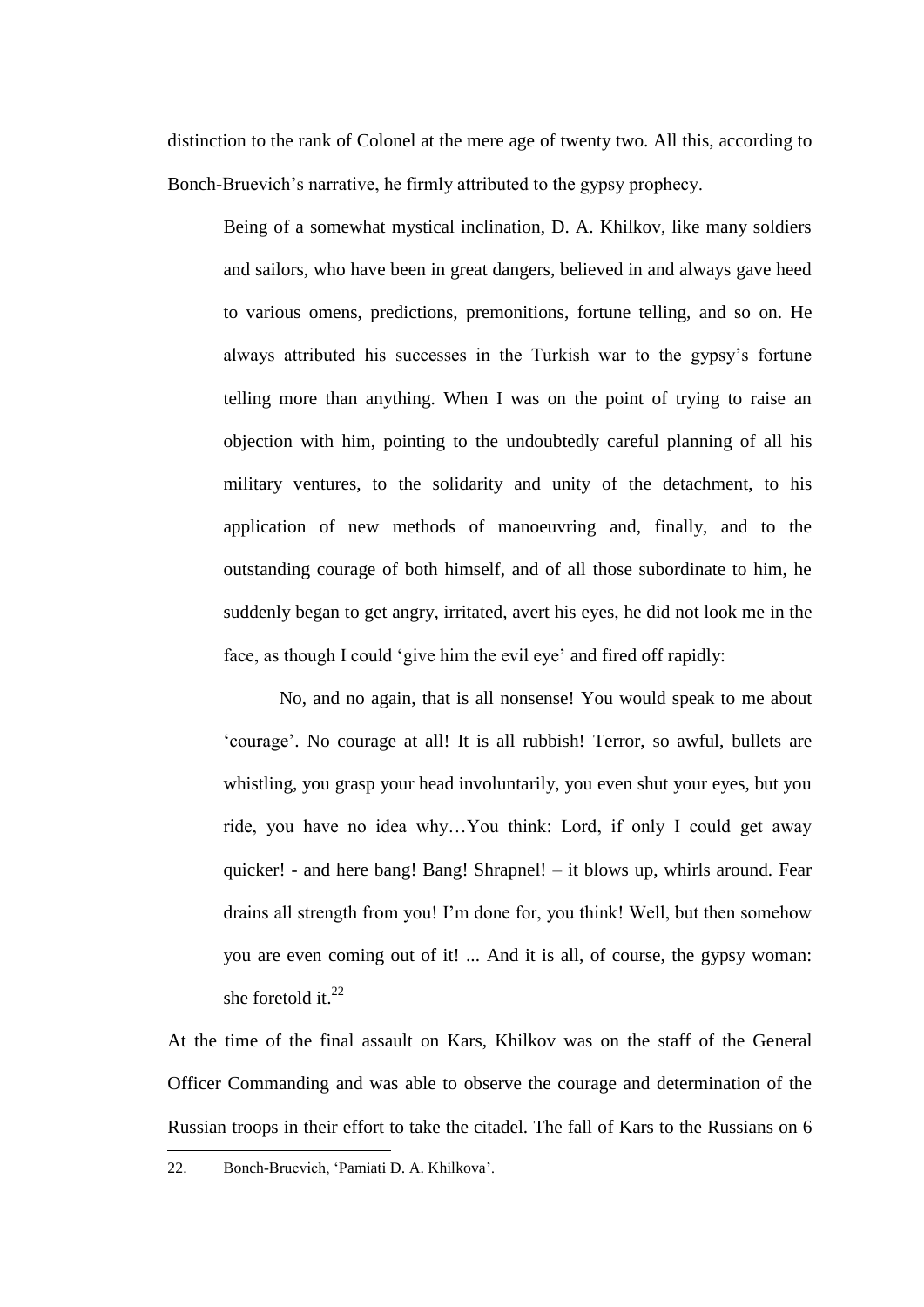November 1877 signalled the end of the Caucasian campaign, although Erzerum continued to hold out. Early in 1878 the campaign in the Balkans also came to an end and peace with Turkey was concluded initially by the Treaty of San Stefano, later modified, under pressure from Britain and Austria, by the Treaty of Berlin in July 1878.

Two days after the fall of Kars a grand military parade was arranged on the occasion of the name-day of Grand Prince Mikhail. Amid an atmosphere of general jubilation, the Grand Prince congratulated Loris- Melikov on his success. The victory celebration was marred, however, by an unforeseen incident, which made a strong impression on Khilkov. He writes:

Suddenly, quite unexpectedly, there appeared in the open space between the troops and the commanders a Doukhobor wagon. Everyone was rejoicing so much that they had not noticed it before. They began to shout at the Doukhobors and to urge on the horses. From inside the wagon came the sound of groaning. It was laden with wounded. There were many stones around Kars. The wagon bounced over the stones. The wounded moaned pitifully. The Doukhobors urged on the horses and from the wagon a thin stream of blood ran to the ground.<sup>23</sup>

He did not stay for the end of the celebrations, but returned to his quarters. Only six months earlier he had arrived in the Caucasus, fresh from the parade grounds of St Petersburg, and full of youthful idealism, taking pleasure in the trappings of war. Very soon, however, its terrible realities became evident and were vividly portrayed for him in this poignant scene outside Kars. Behind the pomp and show he saw the pretence and hypocrisy of the chief commanders and their callous indifference to the suffering

<sup>23.</sup> *Zapiski*, 88.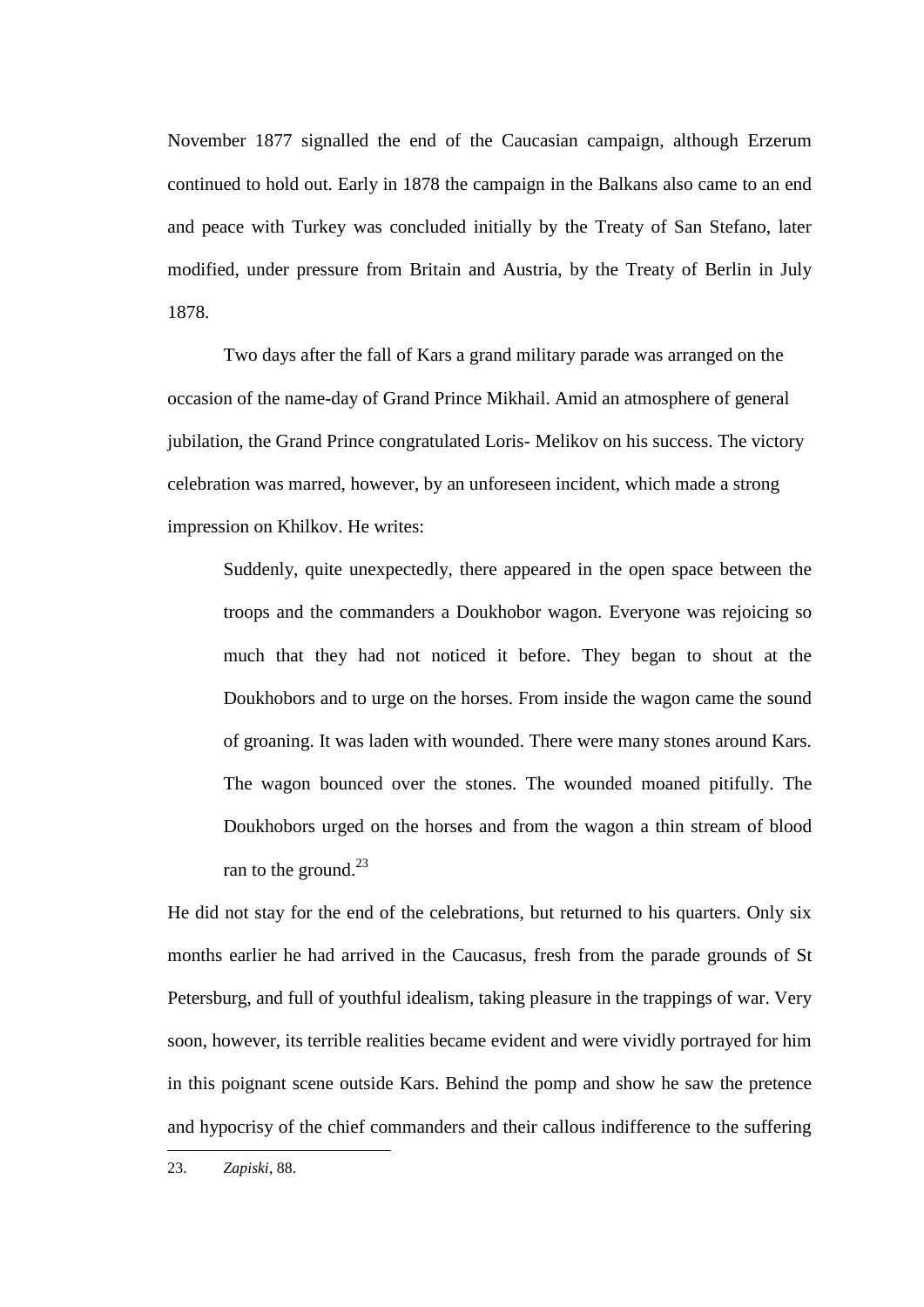of their troops. Many years later Khilkov wrote,

In 1877 I took part in the war around Kars and I know and can demonstrate that as a consequence of the hostility between Loris-Melikov and Grand Prince Mikhail Nikolaevich it turned out thus: Loris-Melikov would have an idea but the Grand Prince would try to thwart it, and thousands of soldiers perished. Not only did they not shoot the Grand Prince as a traitor, but made him a Field Marshall. As soon as the Turks began to move, the Grand Prince made off to Tiflis, in order to receive a Cross and write reports. Three times without need they seized Bolshie Iagny, and, having taken it and killed thousands of soldiers, left the following day.  $24$ 

While disenchanted with the conduct of his superior and fellow officers, and deeply affected by his own crisis of conscience, Dmitrii Aleksandrovich chose for the present to remain in the army. There was no desire to return to the former life in St. Petersburg and he chose, rather, to transfer to one of the Kuban Cossack regiments of the line. During the winter of 1878-79 they were quartered in the Akhalkalakskii district of Tbilisi province with a population including some 6,000 Doukhobors, living in eight villages. The precise origins of the sect are obscure, but it is likely that the first Doukhobors were followers of a seventeenth century Russian hermit, Danilo Filippov, whose teachings also gave rise to the Khlyst sect. Danilo rejected the written word of the scriptures and the Orthodox liturgy for the 'living book', the Holy Spirit, which indwelt every man. He claimed, moreover, that the spirit of Christ was continually resurrected and that he himself was a living Christ.

Over the years the Doukhobor leadership became increasingly autocratic, and their teaching more militant. This led inevitably to conflict with the authorities and <u>—</u>

<sup>24.</sup> From unpublished work by O. N. Nedogarko.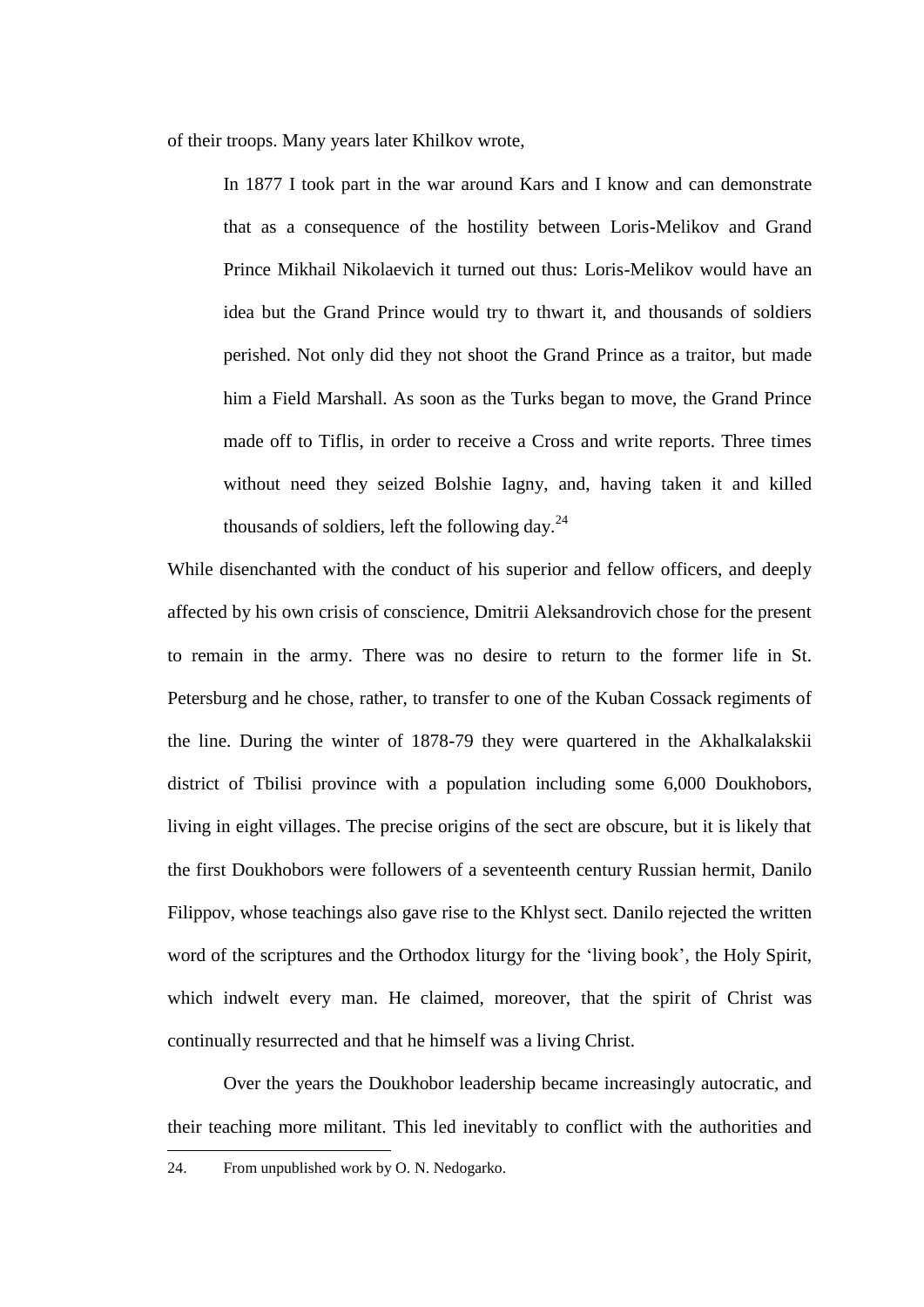persecution. Under Alexander I a large number of Doukhobors were settled in Taurida, by the Molochnaia River, where they remained for forty years. In the early 1840's allegations of brutalities at the Molochnaia River colony led to the exile of around 4,000 Doukhobors to the Caucasus. Here they settled on the bleak slopes of the Mokrie Gory (Wet Mountains), where they had to contend not only with a severe climate, but also the warlike native tribes. By hard work and adaptation the Doukhobors managed not only to survive but to flourish. Forced by natural conditions to give up their traditional farming methods, they turned to a pastoral life, building up large flocks and herds.<sup>25</sup> Among the few advantages of this inhospitable place was that they were, by and large, beyond the reach of the Russian authorities, both secular and ecclesiastical. Nor were their consciences troubled by the pressures of military service, since their settlements were technically penal colonies and therefore not liable for conscription, and universal conscription was not introduced into the Caucasus until 1874. Under their leader Lukeriia Kalmykova, who ruled from 1864-86, the Doukhobors enjoyed a period of great prosperity, which was also marked by good relations with the Tsarist authorities. During the Russo-Turkish War they proved invaluable to the Russian forces in the provision of food, horses and transportation, although for many it meant a compromise of their principle of non-violence. In return for their cooperation, however, they were granted exemption from military service and well rewarded.

Khilkov was, of course, familiar with their service in the war, but a chance encounter in Tiflis made a great impression and stimulated his interest to discover more about the sect. In a carpet shop full of customers wanting to pick up the

<sup>25.</sup> For the exile and resettlement of the Doukhobors and other sectarians in Transcaucasia see: Nicholas B. Breyfogle, *Heretics and Colonizers: Forging Russia's Empire in the South Caucasus*, (Ithaca: Cornell University Press, 2005).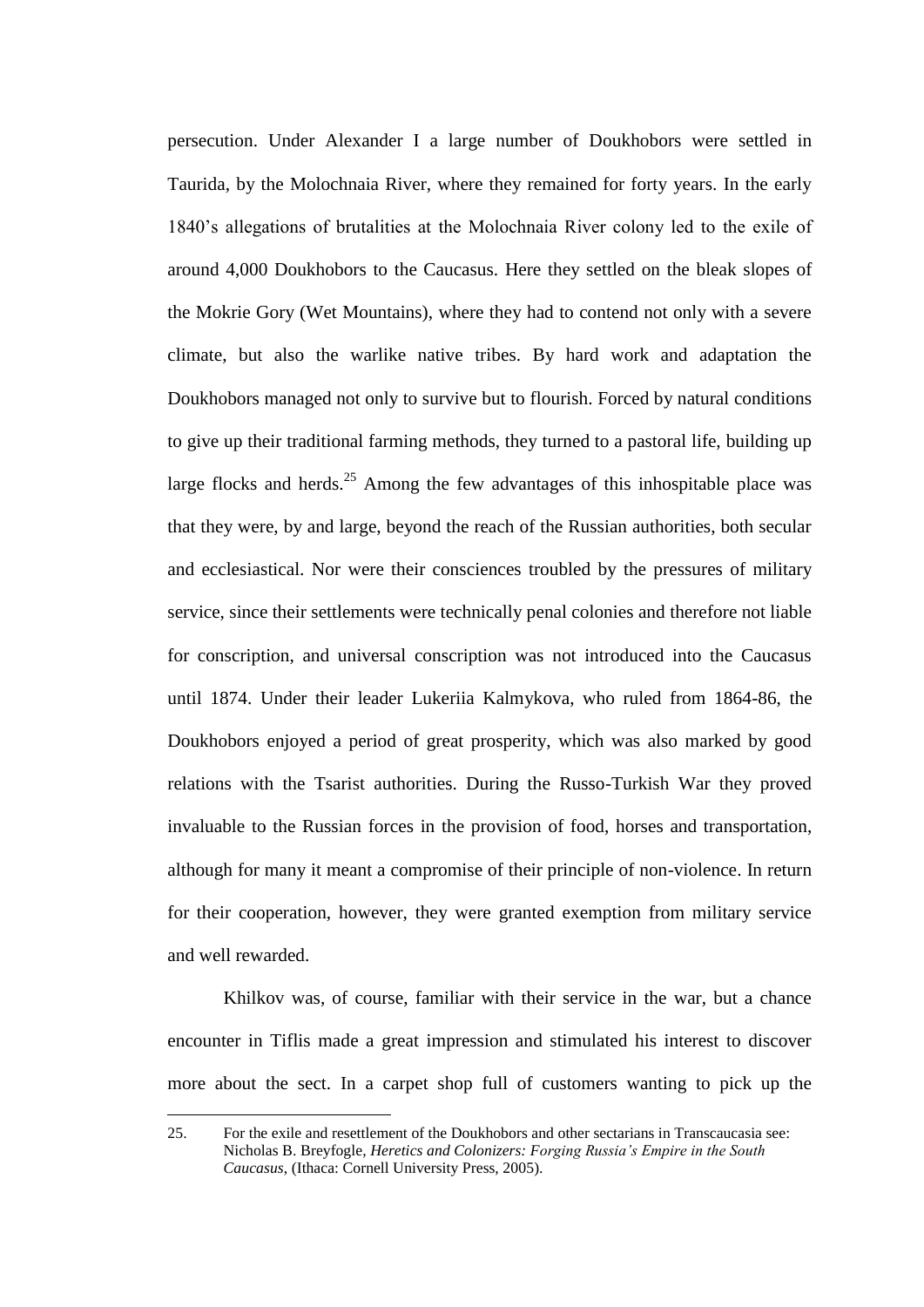merchandise and take it outside to examine in daylight, the wary and distrustful Armenian shopkeeper was doing his utmost to discourage them and keep his stock secure. Into the shop, threading his way through the crowd, came a tall figure, who went straight to the counter, selected several carpets of different size and value, put them on his shoulder, grunted something to the shopkeeper, and began to walk out of the shop. The other customers were astounded and turned angrily on the shopkeeper: why did he not trust them to pick up and examine the carpets, but let some peasant, without a word or payment, walk off with a whole heap of goods? The Armenian listened calmly and replied, 'he is a Doukhobor', and then continued to shout and bustle about to ensure that no one else made off with any carpets. For Khilkov, the outstanding trust shown by the local Armenian merchant towards a Russian peasant sectarian, particularly in a time of war, must be indicative of some extremely remarkable qualities among the Doukhobors.<sup>26</sup>

Opportunity to learn more about them came after the war when he was quartered for a time in Troitskoe, one of the Doukhobor villages of Akhalkalakskii district. Now he was able to observe at first hand how they lived and his first impressions were very favourable. He writes: 'I was struck by their wealth, stature, beauty, and the absence of subjection and servility in their faces'. One day as he sat in the home of one of the Doukhobors they observed an officer striking a Cossack in the street. This provoked a question from his host.

He turned to me and asked if I believed in icons. I replied that I did.

Why?

<u>—</u>

Because they bear the image of God, I said.

And may one strike an icon?, asked the Doukhobor.

26. Bonch-Bruevich, 'Pamiati D. A. Khilkova'.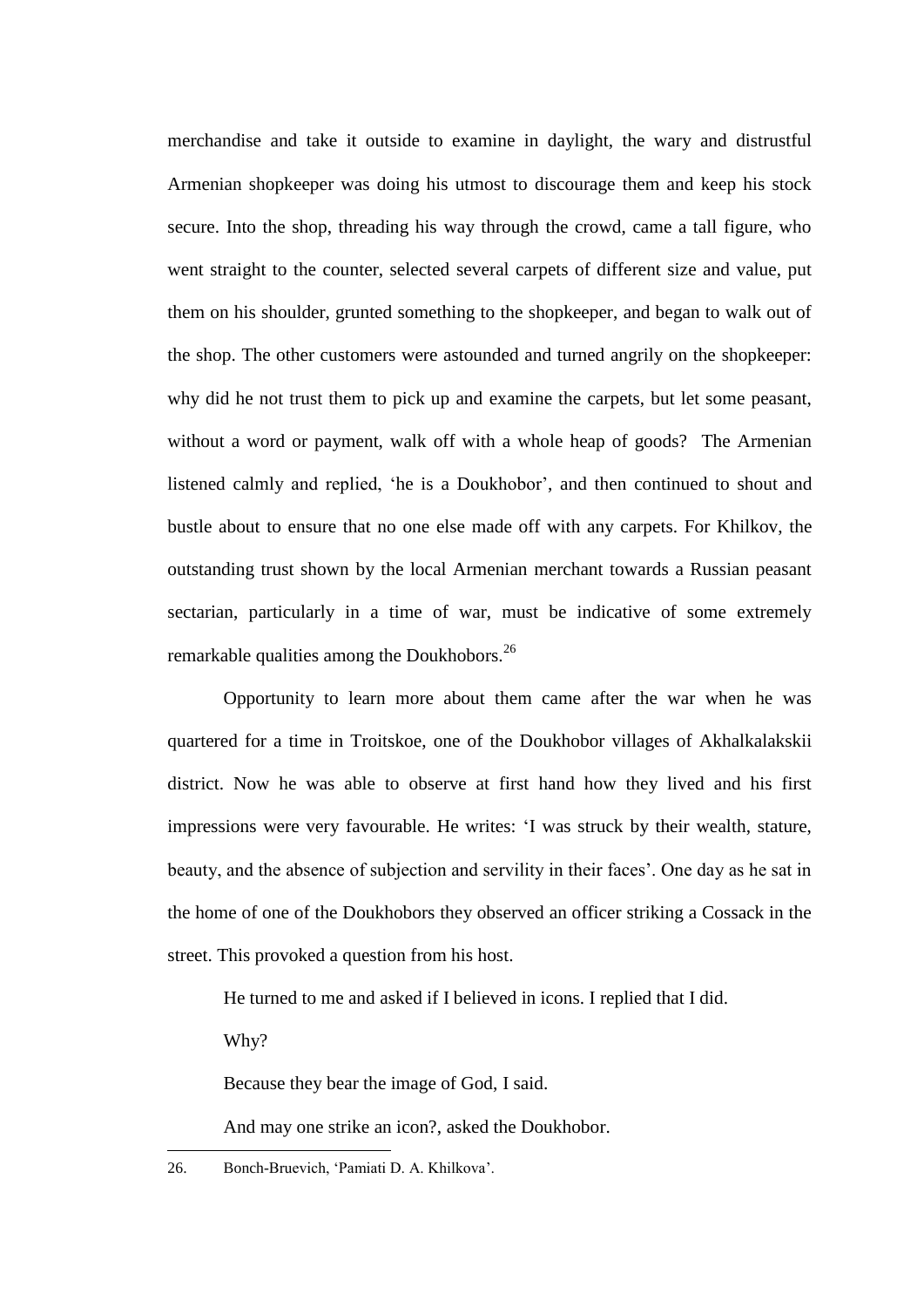I said that it was not permitted.

And how was man created? he continued.

I said that it was in the image of God.

Then he said:

How then is it permitted to strike the living image of God - just as that officer has beaten the Cossack, - but not strike an image on a board? Why? Having no answer, I began to argue that he did not understand anything. The Doukhobor was silent. When I had finished, he did not begin to answer my arguments, but asked

Have you read the Gospel?

I replied that I had read and still read it.

Then he said:

Read it you may and still be reading it, but I see that you do not understand it, read it again.<sup>27</sup>

That winter Dmitrii Aleksandrovich read the Gospel and at the same time sought to learn more about the teachings of the Doukhobors and Molokans. Before long he came to the conclusion that they were closer to the Gospel than the Orthodox. In addition to seeking out the very limited available literature, written almost exclusively from an Orthodox standpoint, he began to write down their teaching for himself. Some years later this was to form the basis of his '*Uchenie dukhovnykh khristian*' [Teaching of the Spiritual Christians], compiled as a summary of their teaching in the mid-1880s and circulated widely in manuscript. This, according to Bonch-Bruevich, was the only correct information at that time about these sectarians written down impartially by a secular person. For Dmitrii Aleksandrovich it was the first step of his

<sup>27.</sup> *Zapiski*, 89.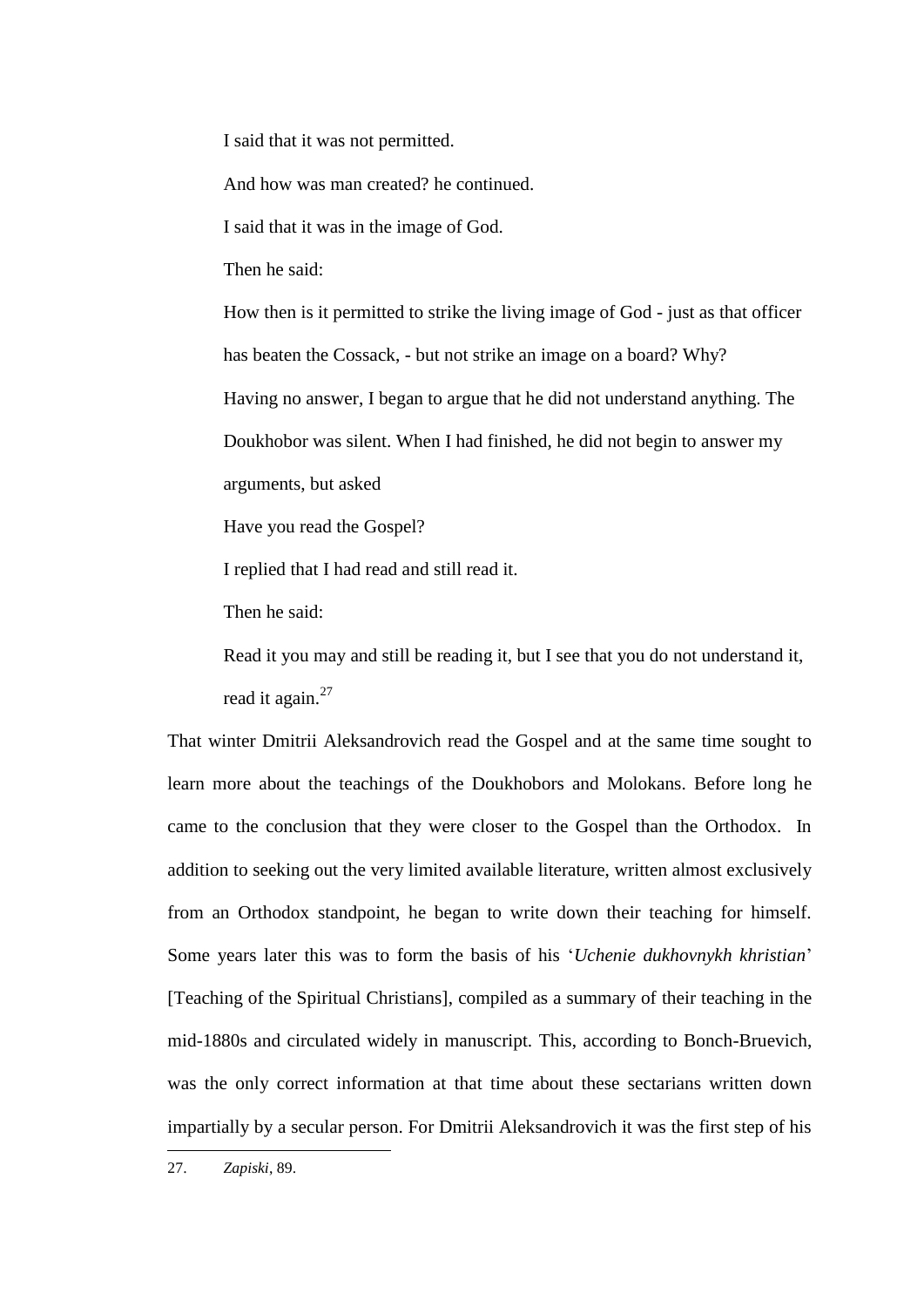journey away from the Orthodox Church into spiritual Christianity, and from the Establishment into dissent.

In spring 1878 his regiment moved into the city of Erzerum, which had been ceded to Russia at San Stefano. Their stay, however, was short lived - the Congress of Berlin in July returned the city to the Turks. The following autumn the Kuban Cossacks were assigned the task of guarding the newly established frontier. Here Khilkov was to spend more than a year as lieutenant in charge of a *soten'*, a squadron of one hundred Cossacks, guarding seventy versts of the frontier. In the summer months they lived in the mountains along the frontier, but in winter were quartered in the small town of Kagyzman. Dmitrii was billeted with a Turkish family, with whom he soon became friendly and who taught him their language.

For administrative purposes the newly acquired territory was divided into districts (*uezdy*) under the authority of a district commander (*uezdnyi nachal'nik*), an office equivalent to that of district police officer (*ispravnik)* in the Russian provinces. From his Turkish hosts Khilkov learnt of abuses by Russian officials against the local Muslim population, particularly the Turks. In a neighbouring district the *nachal'nik*, Karagezov, was especially notorious. He expelled Turks from their homes, pulled down their houses and sold the timber to the government. On another occasion he rounded up, with the help of Cossacks, the wealthiest Turks in the district and kept them until they paid to be released. The use of Cossacks to support these abuses greatly disturbed Khilkov, particularly when the Russian officers permitted them all kinds of excess in return for protection. Such was the hostility of the native Muslims in Kagyzman district, that the *nachal'nik*, Drachev, often demanded Cossacks to escort his officials to the villages and Kurdish settlements. During Khilkov's first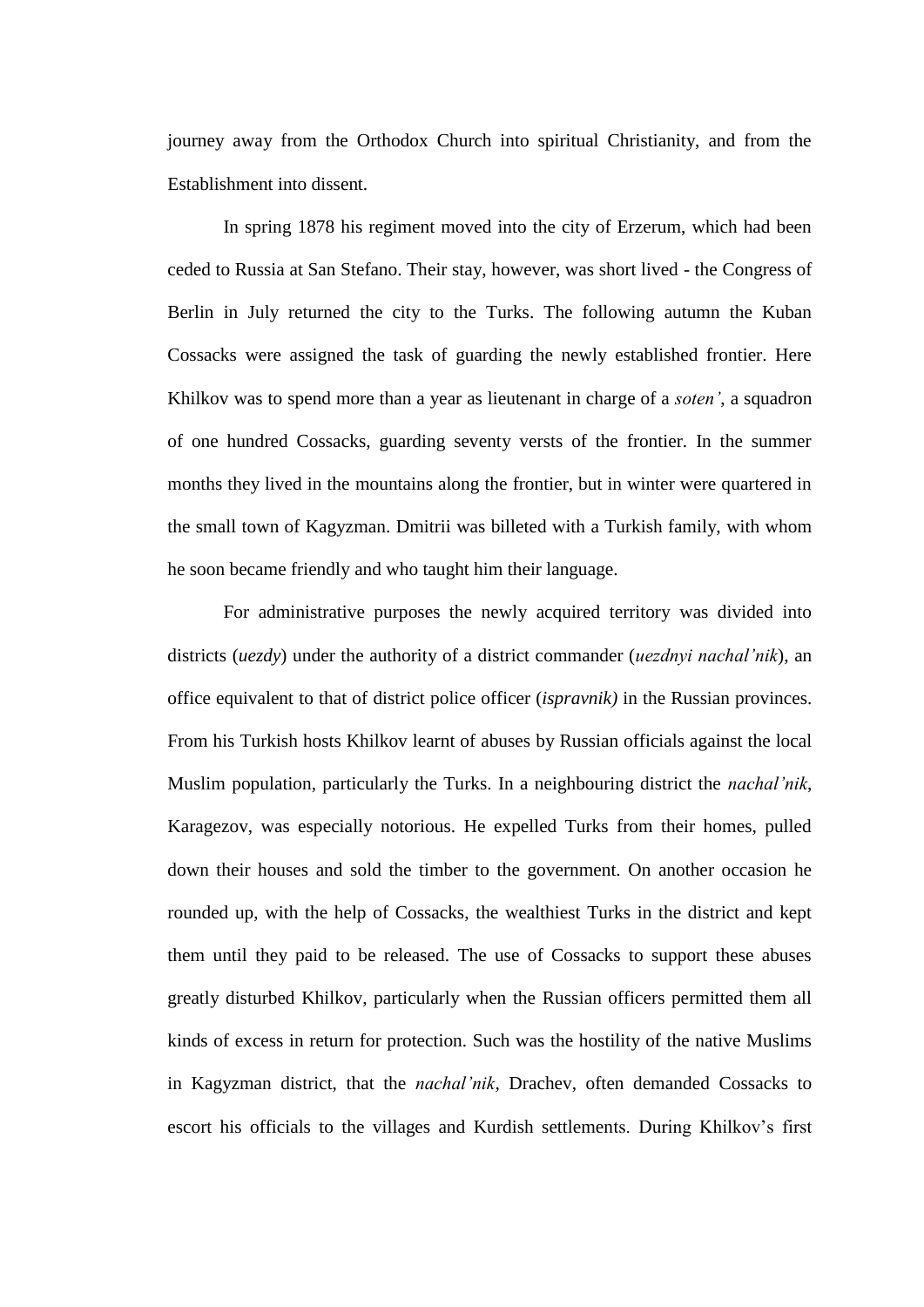winter there eighteen members of his regiment, including a colonel, were murdered. Even in Kagyzman itself Russian soldiers were often found dead among the high walled alleyways.

Untypically, it seems, Khilkov and his men were respected by the local population. One incident in particular served to raise their esteem. On this occasion Drachev had demanded an escort of fifty men to accompany one of his officials to a Kurdish encampment. Knowing the proud and fierce nature of the Kurds, and fearing bloodshed, Khilkov set off after them. On reaching the camp he ordered the Cossacks not to mention his arrival. He discovered from the Kurds that the district commander was demanding taxes from them, which had already been paid twice over, once to the Turks and once to the Russians. Khilkov then confronted the official and declared his intention to return to Drachev and explain the situation. Before leaving he commanded the Cossacks to use no violence. As he reached Kagyzman, he found to his surprise that the Cossacks were not far behind. It appeared that as soon as he had left the Kurds, the Russian official had ordered the Cossacks to catch and slaughter some rams. When they refused the furious Russian began to curse Khilkov. The Cossacks immediately mounted and left, leaving the unfortunate official at the mercy of the Kurds, from whom he barely escaped with his life.<sup>28</sup>

For his intervention Khilkov expected some disciplinary action. The Kurds, however, had spoken the truth and the district commander, Drachev, was afraid to make a complaint. Among the Muslims Khilkov's integrity and justice marked him out from the rest of his compatriots. They found it hard to believe he was a Christian, and some were convinced that he was not Russian but Ossetian, and a covert Muslim. Despite the general esteem in which he was held by people, officers and men - his

<sup>28.</sup> 'Kavkazkii geroi', *Letuchii listok*, 5 (30 April 1894), 2.